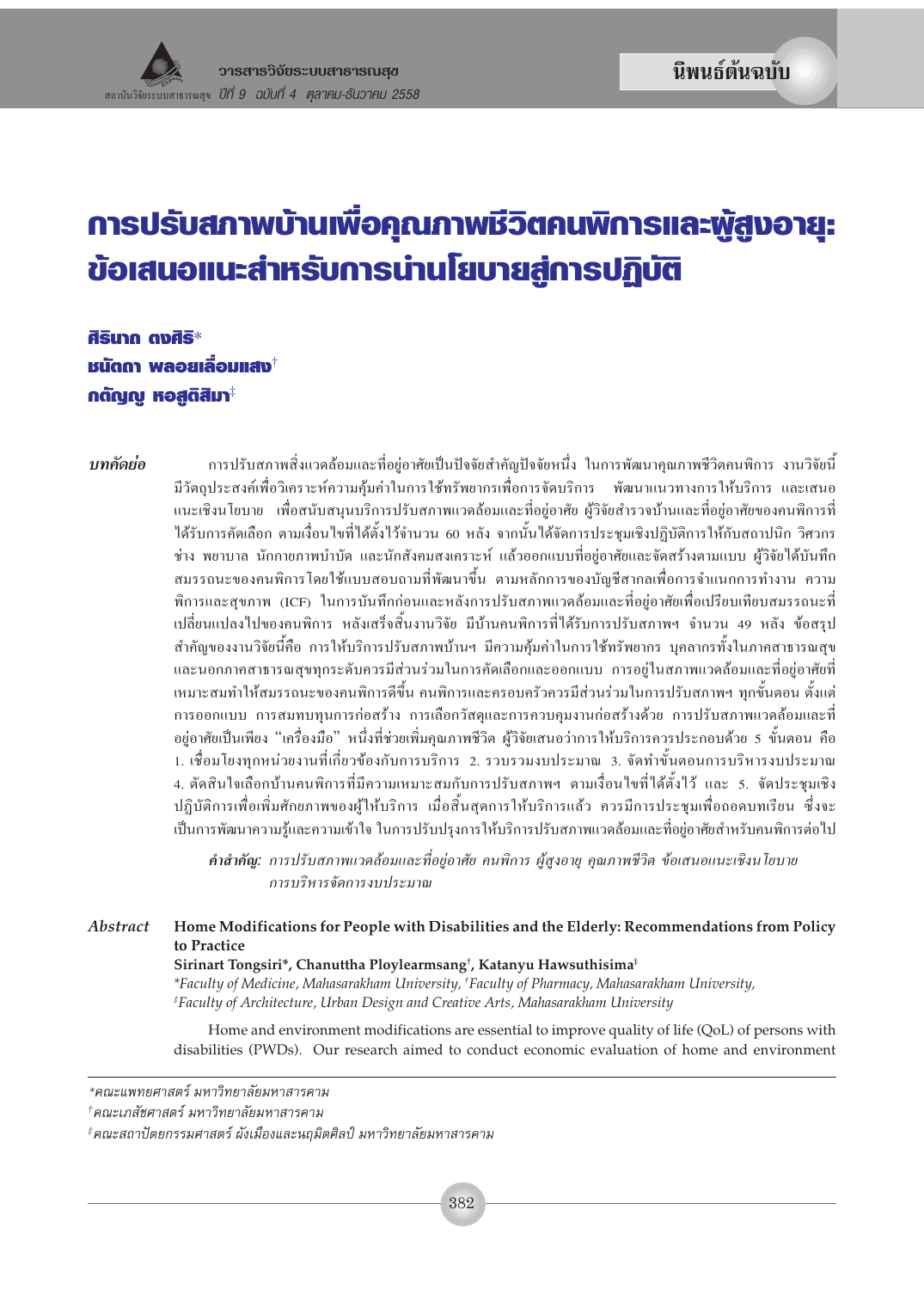modification service to develop the service guideline and address policy recommendations to improve the services and to suggest how the resources should be mobilized. Sixty houses of PWDs were recruited based on designated criteria. Capacity building sessions for architects, engineers, local builders, nurses, physiotherapists and social workers were also conducted. Functions of PWDs before and after modifications were recorded using the questionnaire based on the International Classification of Functioning, Disability and Health (ICF). Forty-nine houses were successfully modified. The important findings from this study were that (1) the home and environment modification service was cost-effective (2) health personnel and non-health personnel should be involved in the selection process of PWDs who are suitable to receive the service and (3) PWDs and family members should also be invited to participate in all construction process. Those with the same impairments may not end up with the same design of the home and environment modifications because the design depended upon PWDs functions. If the ultimate goal of services for PWDs is to improve QoL, the home and environment modification is merely one among other tools to enhance QoL. We recommend that to provide the service, the following procedures should be considered: stakeholder linkage, resource integration and allocation, decision making based on functioning data and capacity building. Knowledge management should be conducted to add more knowledge and understandings.

Keywords: home and environment modifications, person with disability, elderly, quality of life, policy recommendation, resource allocation

### ภูมิหลังและเหตุผล

์<br>จิ๋ งแวดล้อมเป็นส่วนประกอบสำคัญของคุณภาพชีวิต<br>ดิ ผู้สูงอายุและคนพิการด้านการเคลื่อนไหวที่มีการ ้<br>เปลี่ยนแปลงด้านร่างกายมีแนวโน้มที่จะใช้ชีวิตอย่างยากลำบาก ในสิ่งแวดล้อมและที่อยู่อาศัยแบบเดิม จำนวนคนพิการด้าน ้การเคลื่อนไหวและทางร่างกายมีจำนวนมากถึงร้อยละ 48 ของจำนวนคนพิการทั้งหมด หรือมีจำนวนเกือบหนึ่งล้าน  $\mathfrak{su}^{(1)}$  ส่วนผู้สูงอายุในประเทศไทยก็มีจำนวนเพิ่มมากขึ้น ในปี พ.ศ. 2555 ประเทศไทยมีจำนวนประชากรอายุ 60 ปีขึ้นไป เป็นจำนวนกว่าแปดล้านคน หรือคิดเป็นร้อยละ 11.9 ของ จำนวนประชากรทั้งหมด และมีการทำนายว่า ในปี พ.ศ. 2573 ้สัดส่วนของผู้สูงอายุจะเพิ่มขึ้นเป็นร้อยละ 25.1 ของจำนวน ประชากรทั้งหมด<sup>(2)</sup> ในปี พ.ศ. 2550 ผู้สูงอายุที่อาศัยอยู่ตาม ้ลำพังในครัวเรือนมีแนวโน้มเพิ่มสูงขึ้นเป็นร้อยละ 7.7 ผู้สูง ้อายุที่สภาพร่างกายเปลี่ยนแปลงไปมาก หากอยู่อาศัยโดยลำพัง ในบ้านที่มีสภาพไม่เหมาะสม อาจนำมาสู่การเกิดอุบัติเหตุทำ ให้ทพพลภาพหรือพิการได้ หรือแม้แต่เพียงมี "ความกลัวว่า จะหกล้ม" ก็ทำให้ผู้สูงอายุไม่กล้าทำกิจกรรมอะไร ทำให้ความ สามารถของร่างกายลดลง<sup>(3,4)</sup> มีงานวิจัยที่เสนอว่า ควรมีการ

วิจัยเรื่องการใช้อุปกรณ์เครื่องช่วยความพิการในผู้สูงอายุ โดย ้มีปัจจัยเรื่องการปรับสภาพที่อยู่อาศัยเข้ามาเป็นส่วนประกอบ<sup>(5,6)</sup> นอกจากนี้ ความรุนแรงของพยาธิสภาพของผู้ป่วยก็มีความ ้สัมพันธ์กับความจำเป็นในการปรับสภาพบ้านด้วย<sup>(7)</sup>

บัญชีสากลเพื่อการจำแนกการทำงาน ความพิการ และ สุขภาพ (International Classification of Functioning, Disability and Health หรือ ICF) เป็นเครื่องมือที่พัฒนาขึ้น มาโดยองค์การอนามัยโลก (World Health Organization หรือ WHO) ประกาศให้ใช้ตั้งแต่ปี พ.ศ. 2544<sup>(8)</sup> ได้กล่าวถึงความ หมายของ "คุณภาพชีวิต" ว่า คุณภาพชีวิตเป็นผลจากการมี ปฏิสัมพันธ์ของ 6 ปัจจัย ได้แก่ (1) ภาวะสุขภาพ (2) การ ทำงานและโครงสร้างของร่างกาย (3) การดูแลตนเองในการทำ กิจวัตรประจำวัน (4) การมีส่วนร่วมในสังคม (5) สภาพแวดล้อม และ (6) ลักษณะส่วนบุคคล เมื่อปัจจัยใดปัจจัยหนึ่งมีการ เปลี่ยนแปลง จะส่งผลกระทบกับอีกปัจจัยหนึ่ง แล้วส่งผล กระทบต่อคุณภาพชีวิตโดยรวม ICF แบ่งปัจจัยสิ่งแวดล้อมเป็น 5 ส่วน ได้แก่ ผลิตภัณฑ์และเทคโนโลยี (e1) สิ่งแวดล้อม ตามธรรมชาติและที่มนุษย์สร้างขึ้น (e2) ความสัมพันธ์และ การช่วยเหลือ (e3) ทัศนคติ (e4) และการบริการ ระบบและ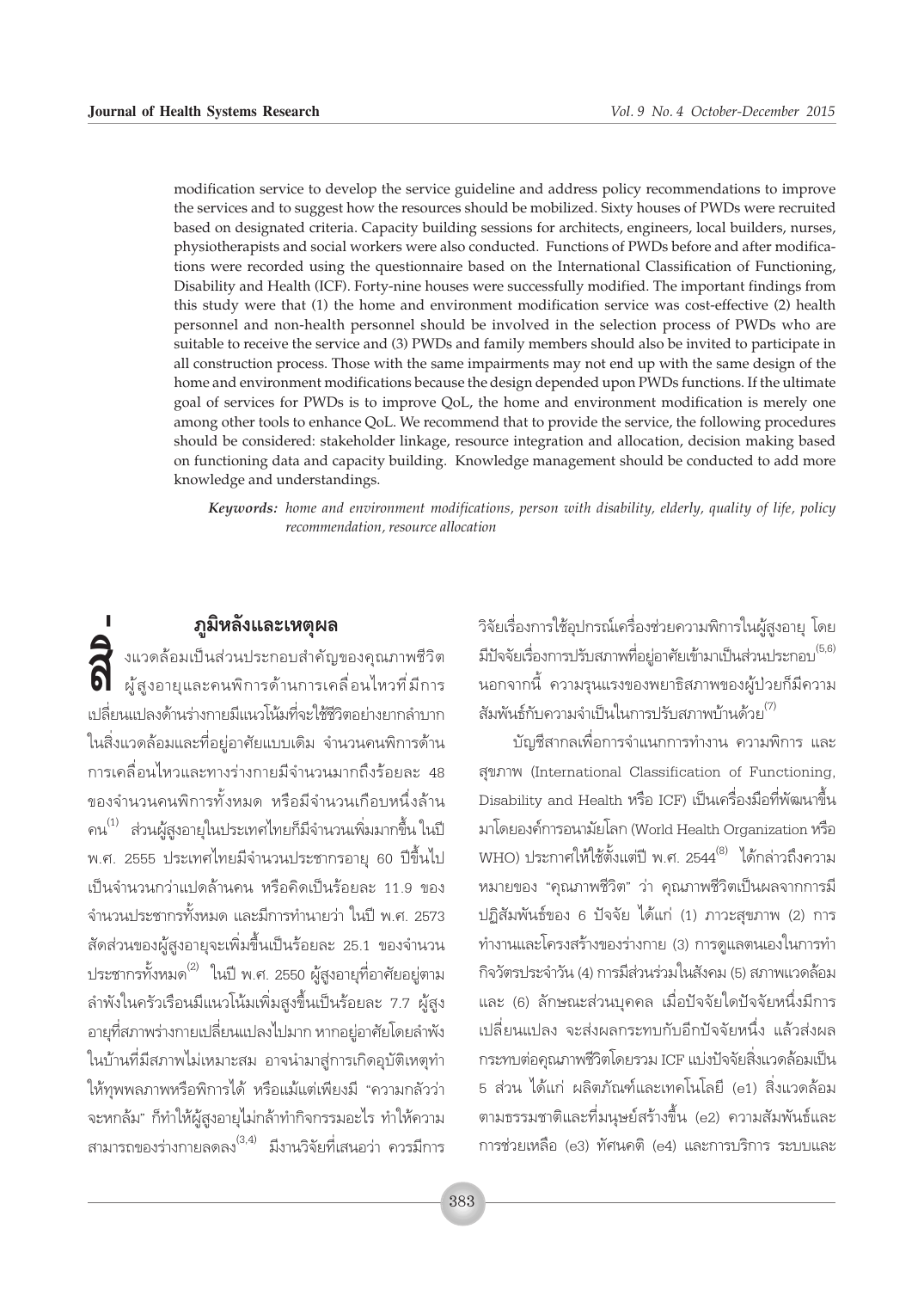

็นโยบาย (e5) ส่วนสภาพสิ่งแวดล้อมภายในและนอกบ้านอยู่ ในหมวดการออกแบบ การก่อสร้าง ผลิตภัณฑ์และเทคโนโลยี ์ที่ใช้สำหรับสิ่งปลูกสร้างส่วนบุคคล (e155) จะเห็นได้ว่าสภาพ สิ่งแวดล้อมทั้งในและนอกบ้าน เป็นส่วนประกอบหนึ่งของ คุณภาพชีวิต

พระราชบัญญัติส่งเสริมและพัฒนาคุณภาพชีวิตคนพิการ พ.ศ. 2550 มาตรา 20<sup>(10)</sup> กำหนดให้คนพิการมีสิทธิได้รับบริการ ปรับสภาพแวดล้อม ที่อยู่อาศัย การมีผู้ช่วยคนพิการ การจัด ให้มีสวัสดิการอื่นตามหลักเกณฑ์และวิธีการที่คณะกรรมการ ้กำหนดในระเบียบ<sup>(9)</sup> และมีการกำหนดคุณสมบัติของคนพิการ ที่มีสิทธิที่จะได้รับบริการนี้ ในระเบียบคณะกรรมการส่งเสริม และพัฒนาคณภาพชีวิตคนพิการแห่งชาติ ว่าด้วยหลักเกณฑ์ และวิธีการปรับสภาพแวดล้อมที่อยู่อาศัยให้แก่คนพิการ การ มีผู้ช่วยคนพิการ การช่วยเหลือคนพิการที่ไม่มีผู้ดูแล และ ี<br>สิทธิของผู้ดูแลคนพิการ พ.ศ. 2552<sup>(10)</sup> โดยมีอัตราวงเงินและ รายการค่าใช้จ่ายในการปรับสภาพแวดล้อมที่อยู่อาศัยให้แก่ผู้ สูงอายุ คนพิการ เป็นไปในลักษณะเหมาจ่ายรายละไม่เกิน 20,000 บาท โดยกำหนดรายการปรับสภาพแวดล้อมฯ 5 รายการ ู้คือ (1) ห้องน้ำและห้องอาบน้ำ (2) บันไดติดตั้งราวจับพยุงตัว ์ที่แข็งแรง ราวกันตก (3) ทางเดินภายในบ้าน ห้องนอน เตียง นอน พื้นที่พักผ่อน ห้องครัว (4) ชานบ้าน สวน ทางเดินรอบ บ้าน ภายนอกอาคาร และ (5) หลังคาและอื่น ๆ

เนื่องจากการปรับสภาพแวดล้อมและที่อยู่อาศัยสำหรับ ้คนพิการนั้น ยังไม่ได้กำหนดผู้ที่ควรจะเข้ามามีส่วนร่วมใน การคัดเลือก และออกแบบสิ่งแวดล้อมและที่อยู่อาศัยให้ เหมาะสม และยังไม่มีหลักเกณฑ์การคำนวณต้นทนค่าใช้จ่าย การปรับบ้านต่อหลัง ที่แปรผันกับสมรรถนะของคนพิการและ ผู้สูงอายุ รวมทั้งยังไม่เคยมีการวิเคราะห์ความคุ้มค่าของการ ให้บริการ การดำเนินงานวิจัยในครั้งนี้จึงมีวัตถุประสงค์เพื่อ วิเคราะห์ความคุ้มค่าในการใช้ทรัพยากรเพื่อการจัดบริการ ปรับบ้าน ประกอบด้วยข้อมูลต้นทุนการปรับเฉลี่ยรายหลัง รวมทั้งศึกษาประสิทธิผลในการเพิ่มความสามารถในการดำรง ชีวิตประจำวัน พัฒนาแนวทางการให้บริการปรับสภาพบ้าน และสังเคราะห์ข้อเสนอเชิงนโยบายการบริการปรับสภาพบ้าน ้พร้อมต้นทุนที่เหมาะสม ให้กับหน่วยงานที่มีส่วนเกี่ยวข้อง

### ระเบียบวิธีศึกษา

เป็นการศึกษาแบบกึ่งทดลอง วัดผลลัพธ์ก่อนและหลังการ ให้บริการปรับสภาพบ้าน (pre-test & post-test quasi-experimental study with a comparison group) ทำการ เก็บข้อมูลไปข้างหน้า (prospective data collection) ใน ึกลุ่มตัวอย่างคือคนพิการด้านการเคลื่อนไหว ไม่จำกัดอายุ โดยมีเกณฑ์การคัดเข้า (inclusion criteria) คือ (1) มีความ ้พิการด้านการเดิน โดยเดินพอได้แต่ต้องใช้อุปกรณ์ช่วย หรือ ต้องให้ญาติช่วย (2) ช่วยเหลือตัวเองได้บ้างหรือต้องให้ญาติช่วย (3) ไม่มีความผิดปกติทางสติปัญญา และสามารถสื่อสารกับผู้ วิจัยได้ และ (4) ครอบครัวไม่ขัดข้อง หากต้องมีการปรับ สภาพบ้าน และต้องมีกรรมสิทธิ์ในที่ดินของตนเอง ผู้วิจัยได้ ์ คัดเลือกกลุ่มตัวอย่างในเขตพื้นที่ 4 จังหวัดคือ ร้อยเอ็ด ขอนแก่น มหาสารคามและกาฬสินธุ์ ทำการเก็บข้อมูลระหว่าง เดือนตุลาคม 2556 ถึง มีนาคม 2558 ทำการวิเคราะห์ต้นทุน ในมุมมองผู้ให้บริการ (provider perspective) เฉพาะต้นทุน ดำเนินการทางตรงสำหรับให้บริการปรับสภาพบ้าน ในระยะเวลา 1 ปี ผลลัพธ์ของการปรับสภาพบ้านพิจารณาจากคุณภาพชีวิต ของกลุ่มตัวอย่าง ประเมินผลโดยใช้แบบประเมิน EQ-5D-5L ฉบับภาษาไทยที่พัฒนาจากต้นฉบับของ EuroQol Group $^{\left( 11\right) }$ โดยโครงการประเมินเทคโนโลยีและนโยบายด้านสุขภาพ (HITAP) ประกอบด้วยคำถามสุขภาพ 5 ข้อหรือ 5 มิติ ใน เรื่องการเคลื่อนไหว การดูแลตนเอง กิจกรรมที่ทำประจำ อาการเจ็บปวด และความวิตกกังวล คำถามในแต่ละข้อจะมี คำตอบให้เลือก 5 ระดับ เรียงตามความรุนแรง ตั้งแต่ 0-ไม่มี ปัญหา 1-มีปัญหาเล็กน้อย 2-มีปัญหาปานกลาง 3-มีปัญหามาก และ 4-มีปัญหามากที่สุด คะแนนที่ได้จะนำไปคำนวณคะแนน ค่าอรรถประโยชน์ ประเมินผลก่อนและหลังให้บริการปรับ สภาพบ้าน และคำนวณค่าอรรถประโยชน์ (utility) ซึ่งมีค่า ระหว่าง (0-1) โดยคำนวณจากสัมประสิทธิ์ที่พัฒนาโดย Pattanaphesaj and Thavorncharoensap<sup>(12)</sup> และพิจารณา ปรับให้เป็นจำนวนปีที่มีคุณภาพชีวิตสมบูรณ์ (quality-adjusted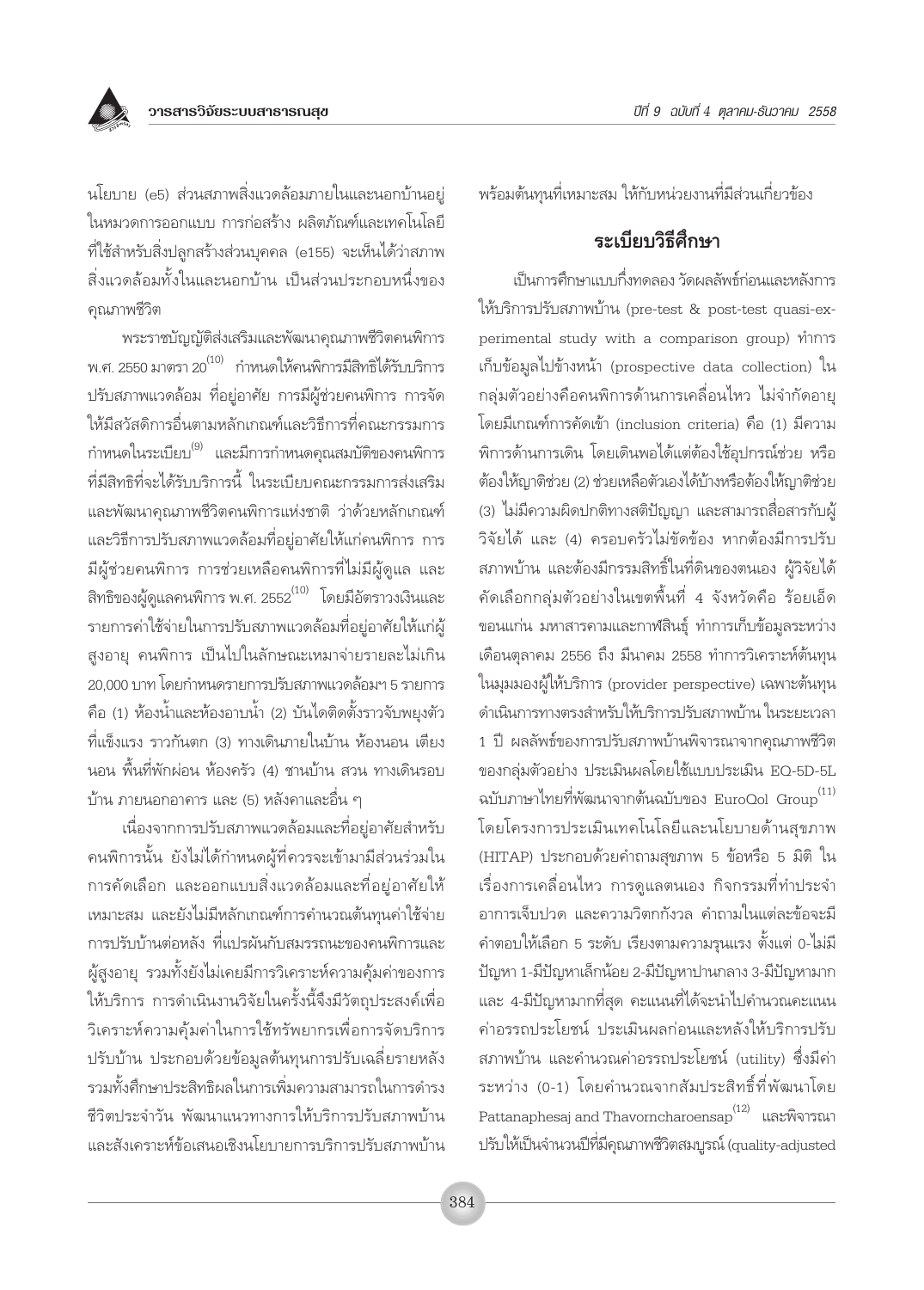life year, QALY) ใช้ขั้นตอนการศึกษา 4 ขั้นตอนหลัก ดังนี้

**ขั้นตอนที่ 1:** การเตรียมการก่อนการปรับสภาพบ้าน <u> เระกอบด้าย</u>

1.1 - ศึกษาบริบท รูปแบบ กลไกและลักษณะการให้บริการ ้ ปรับสภาพบ้านที่สอดคล้องกับแต่ละพื้นที่

1.2 เตรียมเครื่องมือในการดำเนินงาน ได้แก่

1.2.1) แบบบันทึกแสดงขั้นตอนการทำงานใน แต่ละขั้น และการเก็บข้อมูลระยะเวลาในการปฏิบัติงานของ การบริการปรับสภาพบ้าน

1.2.2) แบบบันทึกต้นทุนค่าแรง ได้แก่ ค่าตอบแทน ของบุคลากรที่มีส่วนในการดูแลบริการ

1.2.3) แบบบันทึกต้นทุนค่าวัสดุ ในการทำ กิจกรรมบริการ

1.2.4) แบบบันทึกผลลัพธ์ด้านสมรรถนะ (ICF) ที่ ้เปลี่ยนแปลงจากบริการปรับสภาพบ้าน ทั้งหมด 5 ครั้ง คือ ก่อนการปรับสภาพบ้าน หลังปรับสภาพบ้านทันที หลังปรับไป แล้ว 3 เดือน หลังปรับไปแล้ว 6 เดือน และหลังปรับไปแล้ว 9 เด็กน

1.2.5) ใช้แบบบันทึกผลลัพธ์ด้านคุณภาพชีวิต โดยใช้ EQ-5D-5L ฉบับภาษาไทย แบบประเมินความพึ่ง ้พอใจต่อการปรับสภาพบ้านมีทั้งหมด 9 ด้าน แต่ละด้านมี ้คะแนน 0-5 ได้แก่ 1) ความพึ่งพอใจต่อความสามารถ เคลื่อนไหวภายในบ้านได้สะดวกมากขึ้น (mobility) 2) ความ พึงพอใจต่อความสามารถในการดูแลสุขภาพและสุขอนามัย ของตนเองได้มากขึ้น (sanitation) 3) ความพึงพอใจใน ความปลอดภัย (security) 4) ความพึงพอใจต่อการทำให้ หกล้มน้อยลง (fall reduction) 5) ความพึงพอใจต่อคุณภาพ ้ชีวิตที่ดีขึ้น (quality of life) 6) ความพึงพอใจจากความ ภูมิใจในตนเองที่สามารถดูแลตนเองได้ (self-proud) 7) ้ความพึงพอใจต่อการช่วยลดภาระของผู้ดูแลได้ (care-taker barrier reduction) 8) ความพึงพอใจต่อการทำให้ผู้ดูแลมี ้คุณภาพชีวิตดีขึ้น (care-taker OoL) และ 9) ความพึงพอใจ ิดเผยพั้งหมด

**ขั้นตอนที่ 2:** พัฒนาศักยภาพผู้ปฏิบัติงานในพื้นที่ (ca-

pacity building) โดยการจัดอบรมจำนวน 2 ครั้งๆ ละ 2 วัน ระหว่างวันที่ 19-20 ธันวาคม 2556 และวันที่ 9-10 มิถุนายน 2557 ผู้เข้าอบรมประกอบด้วย ผู้อำนวยการกองสาธารณสุข จากองค์การบริหารส่วนจังหวัด เจ้าหน้าที่กองทุนพื้นฟู สมรรถภาพที่จำเป็นต่อสุขภาพระดับจังหวัด นักกายภาพบำบัด ่ พยาบาล นักวิชาการสาธารณสุข เจ้าพนักงานเวชกรรมฟื้นฟู ช่างกายอุปกรณ์ และนักพัฒนาสังคมจากพัฒนาสังคมและ ้ความมั่นคงของมนุษย์จังหวัด เนื้อหาการอบรมประกอบด้วย แนวทางการปรับสภาพบ้านและสิ่งแวดล้อม สำหรับคนพิการ ้ด้านการเคลื่อนไหวและผู้สูงอายุ ให้สอดคล้องกับสภาพ ร่างกายและสมรรถนะของผู้ที่มีปัญหาในการเคลื่อนไหวแต่ละ บุคคล การฝึกปฏิบัติการการออกแบบบ้าน การวิเคราะห์ ้ต้นทุนและผลลัพธ์ การลงพื้นที่เพื่อฝึกปฏิบัติการการรังวัด ้บ้านคนพิการ การวิเคราะห์จุดวิกฤตที่เสี่ยงต่อการเคลื่อนไหว ของผู้ที่มีปัญหาการเคลื่อนไหว แนวทางในการเลือกวัสดุที่ เหมาะสมในการปรับสภาพบ้านและการวัดผลลัพธ์หลังปรับ ิสภาพบ้าน การแลกเปลี่ยนเรียนรู้กับช่างและเจ้าหน้าที่ ข้อควร ระวังในการปรับสภาพบ้านฯ การนำเสนอแบบบ้านคนพิการ แต่ละหลัง

**ขั้นตอนที่ 3:** ติดต่อแหล่งทุนสนับสนุนค่าใช้จ่ายในการ ปรับสภาพบ้าน โดยนักวิจัยได้ติดต่อกับหน่วยงานและองค์กร ต่างๆ เพื่อจัดหางบประมาณมาเป็นค่าใช้จ่ายในการปรับสภาพ ้บ้านฯ โดยได้ติดต่อไปยังกองทุนฟื้นฟูสมรรถภาพที่จำเป็นต่อ สุขภาพระดับจังหวัด (กองทุนฟื้นฟูฯ) จังหวัดร้อยเอ็ด กอง ทุนฟื้นฟูฯ จังหวัดกาฬสินธุ์ พัฒนาสังคมและความมั่นคงของ ้มนุษย์จังหวัดขอนแก่น เทศบาลเมืองมหาสารคาม องค์กร ปกครองส่วนท้องถิ่นระดับต่างๆ โดยได้รับการสนับสนุนจาก ึกองทุนฟื้นฟูฯ จังหวัดร้อยเอ็ด จำนวน 695,000 บาท กองทุน ์พื้นฟูฯ จังหวัดกาฬสินธุ์ จำนวน 176,000 บาท ส่วนใน จังหวัดขอนแก่นและจังหวัดมหาสารคามที่ยังไม่มีการก่อตั้ง ึกองทุนพื้นฟูสมรรถภาพที่จำเป็นต่อสุขภาพระดับจังหวัดใน ช่วงที่ทำวิจัย ได้รับงบประมาณสนับสนุนจากสถาบันวิจัย ระบบสาธารณสุขเป็นจำนวนเงิน 339,700 บาท นอกจากนี้ ผู้รับผิดชอบโครงการในพื้นที่ ยังได้ขอสนับสนุนการดำเนิน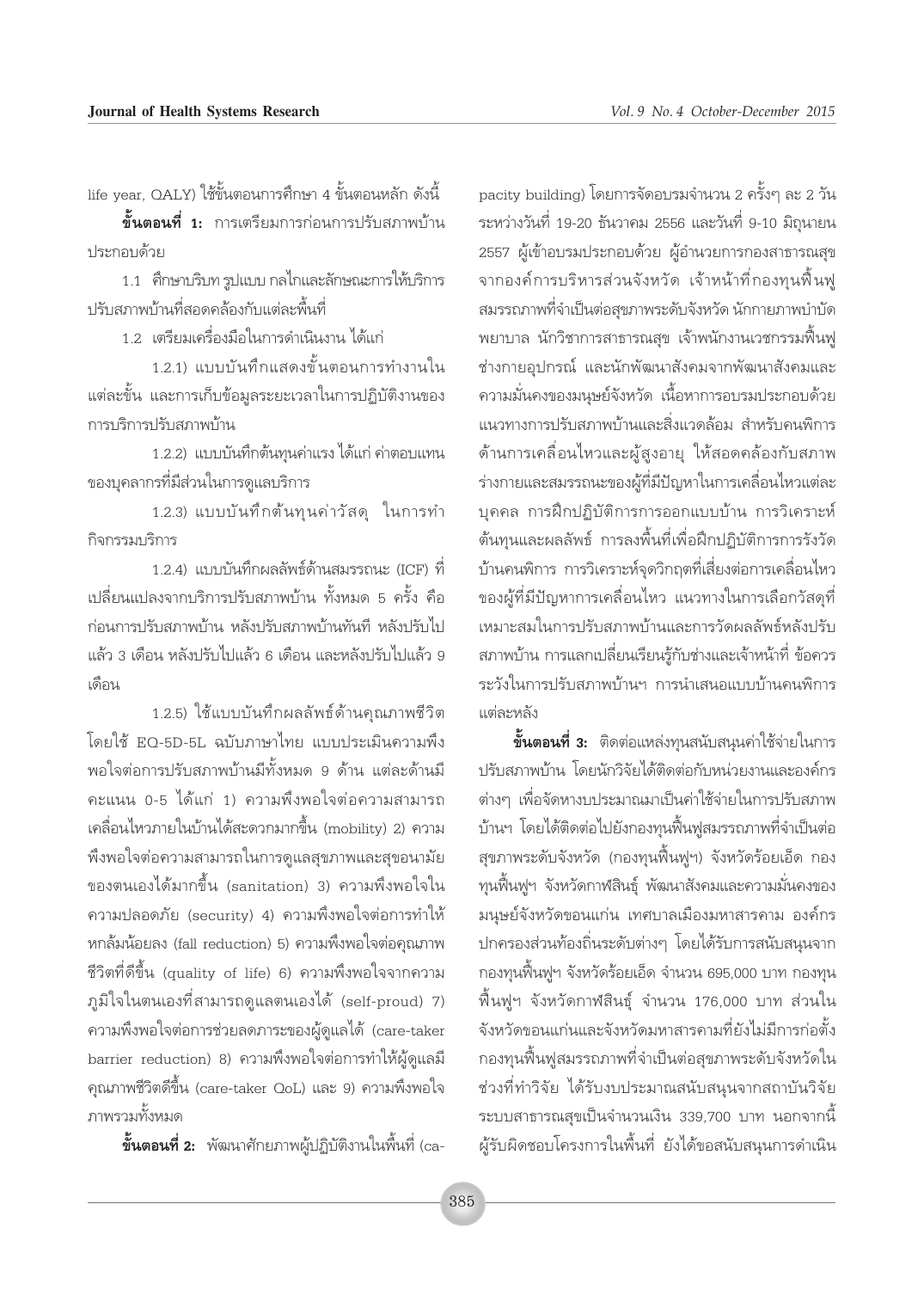

ึงานจากค่ายทหาร บริษัทเอกชนและห้างร้านต่างๆ ในพื้นที่อีก ด้วย

**ขั้นตอนที่ 4:** เก็บข้อมูลและรังวัดบ้านคนพิการที่ได้รับ การคัดเลือก โดยเก็บข้อมูลระหว่างวันที่ 11 มกราคม 2557 ถึงวันที่ 8 เมษายน 2557 ขั้นตอนการเก็บข้อมูล ประกอบ ด้วยการส่งเกณฑ์การคัดคนพิการเข้าร่วมในโครงการ (inclusion criteria) ไปให้กับนักกายภาพบำบัดหรือพยาบาลใน จ.ร้อยเอ็ด (20 อำเภอ) จ.กาฬสินธุ์ (อ.ท่าคันโท อ.กุฉินารายณ์ ้อ.ดอนจาน และ อ.กมลาไสย) จ.มหาสารคาม (เทศบาลเมือง ้มหาสารคาม) และ จ.ขอนแก่น (อ.บ้านแฮด อ.บ้านไผ่ อ.โนน ้ศิลา) ติดต่อนัดหมายเวลาที่จะลงพื้นที่ เพื่อให้ผู้รับผิดชอบได้ ไปนัดหมายกับคนพิการ รวมทั้งนัดผู้ที่มีส่วนเกี่ยวข้องทั้งจาก องค์กรปกครองส่วนท้องถิ่นและจากชุมชนเข้าร่วมเรียนรู้ด้วย หลังจากเก็บข้อมูลแล้ว จะมีการประชุมร่วมกันระหว่างคน ้พิการและครอบครัว ผู้แทนองค์การบริหารส่วนท้องถิ่น ช่าง ้อาสาสมัครสาธารณสุขประจำหมู่บ้าน (อสม.) ที่มาร่วมลงพื้นที่ ้และนำเสนอการปรับสภาพบ้านฯ ที่เหมาะสมให้กับคนพิการ และครอบครัว เพื่อสอบถามความเห็นว่าเหมาะสมหรือไม่ ้และมีสิ่งใดจะเสนอแนะเพิ่มเติม เพื่อให้บ้านที่ปรับปรุงแล้ว เหมาะสมกับผู้ที่จะอยู่อาศัยมากที่สุด ในช่วงเวลานี้หากพื้นที่ ใดมีช่างมาร่วมลงพื้นที่ด้วย ก็จะได้ปรึกษาหารือกับสถาปนิก ในการก่อสร้างว่า ควรจะต้องให้ความสำคัญกับส่วนใดเป็นพิเศษ และผู้นำชุมชนหรือเจ้าหน้าที่จากองค์กรปกครองส่วนท้องถิ่น จะได้ร่วมพิจารณาจัดหางบประมาณเพิ่มเติม หรือจัดหา อุปกรณ์วัสดุก่อสร้างต่างๆ มาให้ด้วย

**ขั้นตอนที่ 5:** การออกแบบบ้าน ประเมินราคา และ ติดตามเยี่ยมบ้านคนพิการและผู้สูงอายุ หลังปรับสภาพบ้านฯ โดยทีมวิจัยได้ออกติดตามเยี่ยมบ้านคนพิการและผู้สูงอายุ หลังปรับสภาพบ้านฯ ในระหว่างวันที่ 1 กรกฎาคม 2557 ถึง วันที่ 10 พฤษภาคม 2558

**ขั้นตอนที่ 6:** เมื่อดำเนินการปรับสภาพบ้านฯ เรียบร้อย แล้ว ทีมวิจัยได้จัดการประชุมเพื่อถอดบทเรียนและแลก เปลี่ยนเรียนรู้การปรับสภาพบ้านฯ สำหรับคนพิการและผู้สูงอายุ โดยได้เชิญผู้ที่มีส่วนร่วมในการดำเนินการทุกท่านเข้าร่วม ประชุมถอดบทเรียนและแลกเปลี่ยนเรียนรู้ ในวันที่ 16 ธันวาคม 2557

**ขั้นตอนที่ 7:** การดำเนินการรวบรวมข้อมูล วิเคราะห์ ข้อมูล สรุปผลการวิจัยและจัดทำรายงาน พร้อมเสนอข้อเสนอ แนะเชิงนโยบาย (policy recommendations) เมื่อรวบรวม ข้อมูลเรียบร้อยแล้ว นำข้อมูลมาวิเคราะห์ทางสถิติ โดยใช้การ วิเคราะห์สัดส่วนเป็นร้อยละ (percentage) ค่าเฉลี่ย (mean) ส่วนการวิเคราะห์การเปลี่ยนแปลงของต้นทุนในกรณีต่างๆ ใช้ การวิเคราะห์ความไวแบบทางเดียว (one-way sensitivity analysis)

# ผลการศึกษา

# สรุปจำนวนคนพิการที่เข้าร่วมโครงการและได้รับการปรับ สภาพบ้าน

แผนภูมิที่ 1 แสดงจำนวนบ้านที่ต้องการปรับสภาพทั้งหมด 62 หลัง แต่บ้านที่ได้รับการปรับสภาพบ้านสำเร็จและใช้ วิเคราะห์ต้นทุนและผลลัพธ์มีจำนวน 49 หลัง คัดออกจาก การศึกษาจำนวน 13 หลัง เนื่องจากคนพิการเสียชีวิตก่อนการ ปรับบ้าน 3 ราย คนพิการเสียชีวิตขณะปรับบ้าน 2 ราย คน ้พิการเปลี่ยนใจไม่ขอปรับสภาพบ้าน 1 ราย คนพิการขอออก จากการศึกษา 1 ราย และอีก 6 รายที่ยังรอผลการอนุมัติจาก แหล่งทุนพิจารณาการปรับสภาพบ้าน

ลักษณะทางประชากรของคนพิการที่ได้รับการคัดเลือก ให้ได้รับการปรับสภาพบ้านฯ ประกอบด้วย เพศชาย 32 คน หญิง 30 คน อายเฉลี่ย 56 ± 16 ปี มีรายได้เฉลี่ย 5,112 บาท/ เดือน เป็นผู้สูงอายุ (อายุตั้งแต่ 60 ปีขึ้นไป) จำนวน 28 ราย (45.2%) ทุกรายเป็นคนพิการประเภทกายและการเคลื่อนไหว โดยเป็นกระดูกสันหลังเสื่อม และมีการกดทับเส้นประสาท ทำให้ขาอ่อนแรงทั้งสองข้างเป็นสัดส่วนที่มากที่สุด (29%) รอง ลงไปคือ อัมพาตครึ่งซีกจากโรคหลอดเลือดสมอง (22.6%) และไขสันหลังบาดเจ็บและมีขาอ่อนแรงทั้งสองข้าง (11.3%) ้ส่วนสาเหตุอื่นๆ ของความพิการ ได้แก่ สมองพิการ โปลิโอ ขาขาดระดับเหนือเข่า ขาขาดระดับใต้เข่า ได้รับบาดเจ็บทางสมอง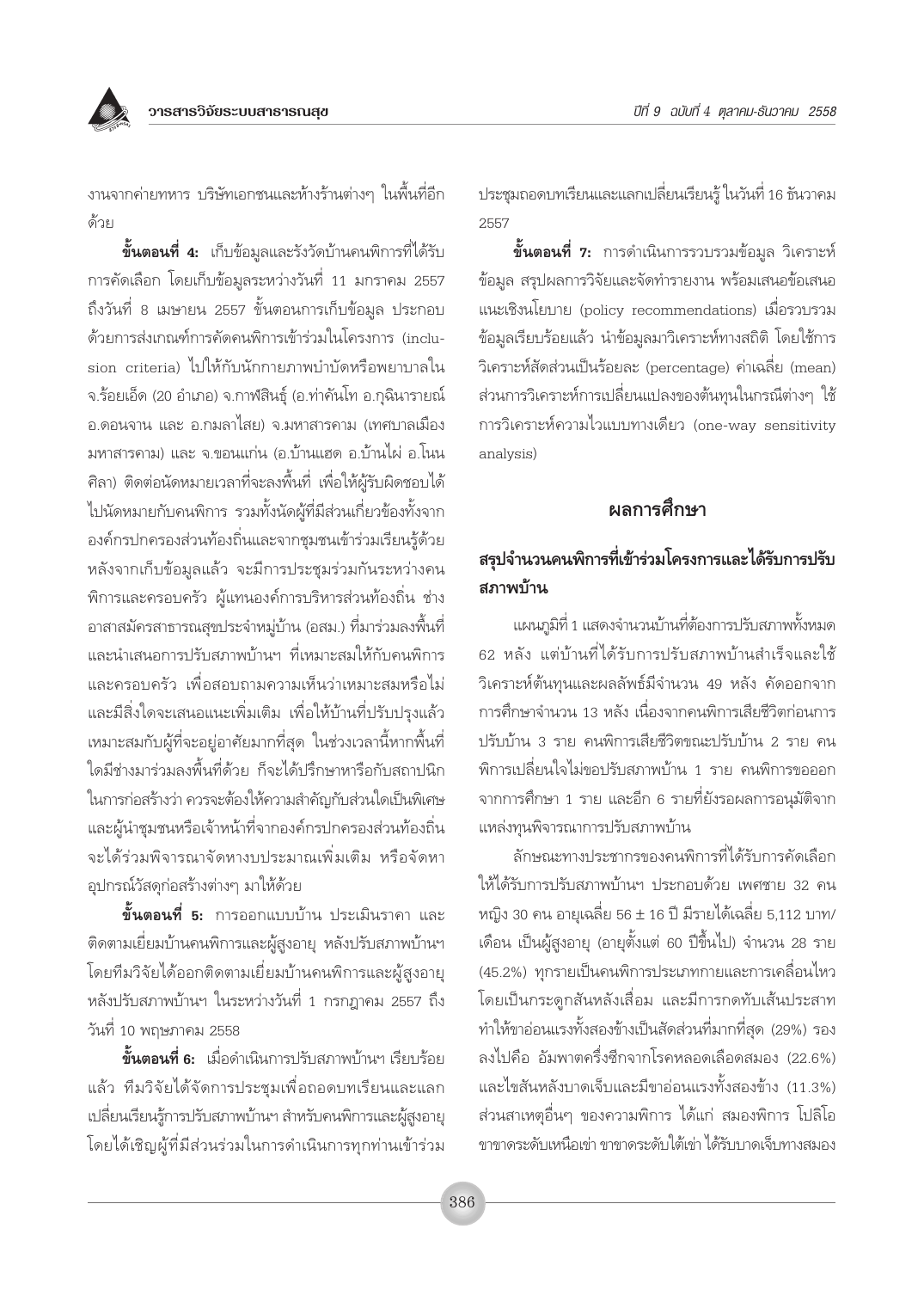

*แผนภูมิที่ 1* จำนวนบ้านที่ได้รับการปรับสภาพฯ

387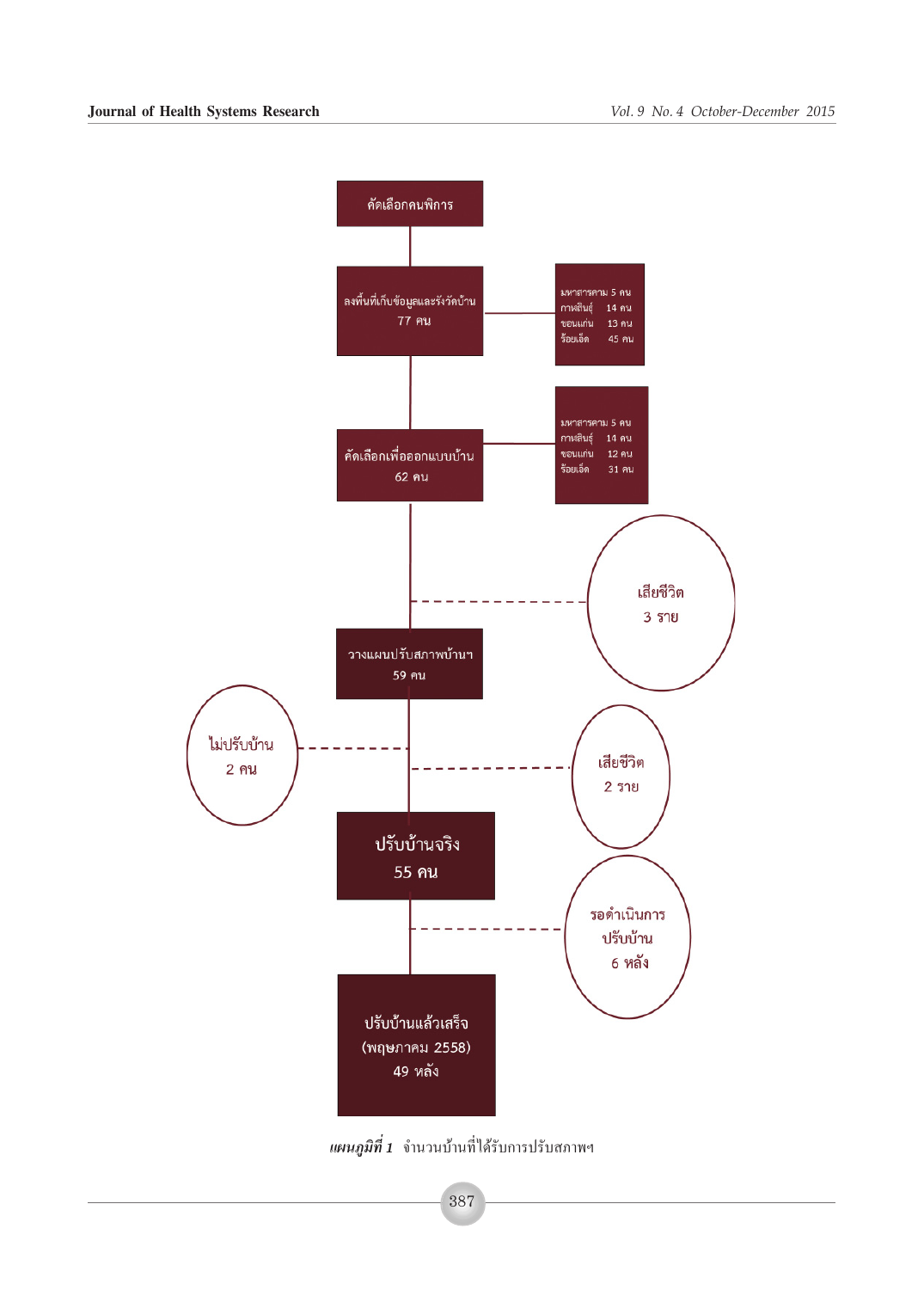

โรคข้ออักเสบรูมาตอยด์ โรคกล้ามเนื้อลีบจากกรรมพันธุ์ (muscular dystrophy) และกล้ามเนื้ออ่อนแรงจากโรคไต ผู้ป่วย 2 รายที่นอกจากจะมีอาการกล้ามเนื้ออ่อนแรงแล้ว ยังตาบอด ร่วมด้วย คนพิการจำนวน 2 รายที่ปฏิเสธการปรับบ้าน เนื่องจากเจ้าของบ้านไม่ยินยอมให้ปรับ 1 ราย และจะดำเนิน การปรับบ้านเอง 1 ราย

# ผลการวิเคราะห์ต้นทุนและผลลัพธ์ของการบริการปรับ สภาพข้าน

การวิเคราะห์ต้นทุนและผลลัพธ์ของการบริการปรับสภาพ ้บ้าน สำหรับผู้ที่มีปัญหาในการเคลื่อนไหวและผู้สูงอายุ ได้ผล ดังนี้

1. ต้นทุนของการบริการปรับสภาพบ้านที่เป็นต้นทุนกลาง (shared cost) สำหรับการปรับสภาพบ้านทุกหลัง ประกอบด้วย ต้นทุนค่าแรง ต้นทุนค่าการจัดการฝึกอบรมเรื่องการปรับ สภาพบ้าน ค่าใช้จ่ายในการเดินทางของนักกายภาพบำบัดใน ้การลงเยี่ยมติดตามการปรับสภาพบ้านจำนวน 3 ครั้ง ค่าเดิน ทางของนักกายภาพบำบัด (กิโลเมตรละ 4 บาท)

2. ต้นทุนและผลลัพธ์ของการบริการปรับสภาพบ้าน ้สามารถจำแนกกลุ่มตามลักษณะของการปรับสภาพบ้าน เพื่อ ี พัฒนาการทางด้านสมรรถนะของคนผู้พิการ เป็น 4 กลุ่มดังนี้

2.1 การปรับสภาพภายในบ้านเล็กน้อย เช่น การจัด ทำราวจับ การปรับพื้นราบเล็กน้อย การปรับห้องน้ำเดิมที่มีอยู่ แล้ว การปรับห้องนอนเดิมที่มีอยู่แล้ว ทำประตูให้สะดวกต่อ การเคลื่อนไหว

2.2 การปรับสภาพบ้านและโครงสร้างบางส่วนของ บ้าน เช่น การปรับสภาพภายในบ้านเล็กน้อย ดังข้อ 2.1 และ มีการย้ายห้องน้ำหรือย้ายห้องนอน หรือมีการสร้างห้องน้ำหรือ ห้องนอนใหม่ มีการทำทางลาดและหรือปรับพื้นบ้าน

2.3 การสร้างบ้านใหม่ เนื่องจากสภาพบ้านเดิมมี ้ความเสี่ยงสูงต่อความไม่ปลอดภัยในการใช้งานและการอยู่อาศัย และ/หรือมีการเสื่อมสภาพของบ้านที่มากเกินกว่าที่จะรักษา ิสภาพไว้ได้ โดยพิจารณาตามขนาดที่เป็นไปตามมาตรฐานขั้น ้ต่ำของการอยู่อาศัย ไม่กว้างจนเกินไป และไม่แคบจนคน พิการเคลื่อนไหวได้ยาก

2.4 การปรับสภาพบ้านโดยไม่มีผลต่อพัฒนาการ ของสมรรถนะของผู้พิการ ได้แก่ การก่อผนังบ้าน และการทำ ที่นั่งพักนอกบ้าน

3. การวิเคราะห์ความไว (sensitivity analysis) ซึ่ง เป็นการศึกษาการวิเคราะห์ความไวแบบทางเดียว (one-way sensitivity analysis)

4. การวิเคราะห์ต้นทุน-ผลลัพธ์ของการบริการปรับ สภาพบ้าน เปรียบเทียบกับบ้านที่ไม่รับการปรับ (control aroup)

4.1 ต้นทุนของการบริการปรับสภาพบ้าน

4.1.1 ต้นทุนการบริการปรับสภาพบ้านเฉลี่ยภาพ รวมทั้งหมด 49 หลัง

เมื่อพิจารณาต้นทุนในการให้บริการปรับสภาพบ้าน พบ ว่าบ้านที่มีข้อมูลครบถ้วนในเรื่องต้นทุนในการปรับสภาพบ้าน มีทั้งหมด 49 หลัง ซึ่งมีค่าเฉลี่ยในการให้บริการปรับสภาพ บ้านต่อบ้าน 1 หลังคือ 39.418.90 บาท (14.650.23 - 97.777.58 บาทต่อหลัง) เวลาเฉลี่ยในการให้บริการปรับสภาพบ้านคือ 12 วัน (2-30 วัน)

4.1.2 ต้นทุนการปรับสภาพบ้านตามลักษณะ ของการให้บริการปรับสภาพบ้าน

เมื่อพิจารณาต้นทนในการให้บริการปรับสภาพบ้านตาม ลักษณะของการให้บริการปรับสภาพบ้าน 4 แบบ พบราย ละเอียดต้นทุนในตารางที่ 1

4.2 ผลลัพธ์ของการบริการปรับสภาพบ้าน

4.2.1 ผลลัพธ์การปรับสภาพบ้านภาพรวม ทั้งหมด 49 หลัง

ผลลัพธ์ในการปรับสภาพบ้าน พิจารณาได้จากการใช้ แบบประเมินคุณภาพชีวิต EO-5D-5L โดยพิจารณาประเมิน ้คุณภาพชีวิตทันทีที่บริการปรับสภาพบ้านแล้วเสร็จ และ คำนวณค่าอรรถประโยชน์ (utility) ซึ่งมีค่าระหว่าง 0-1 โดย คำนวณจากสัมประสิทธิ์ที่ได้จากแบบประเมิน EQ-5D-5L ฉบับภาษาไทยจากการศึกษาของ Pattanaphesaj and Thavorncharoensap $^{(12)}$  และพิจารณาให้เป็นจำนวนปีที่มี คุณภาพชีวิตสมบูรณ์ (quality-adjusted life year, QALY)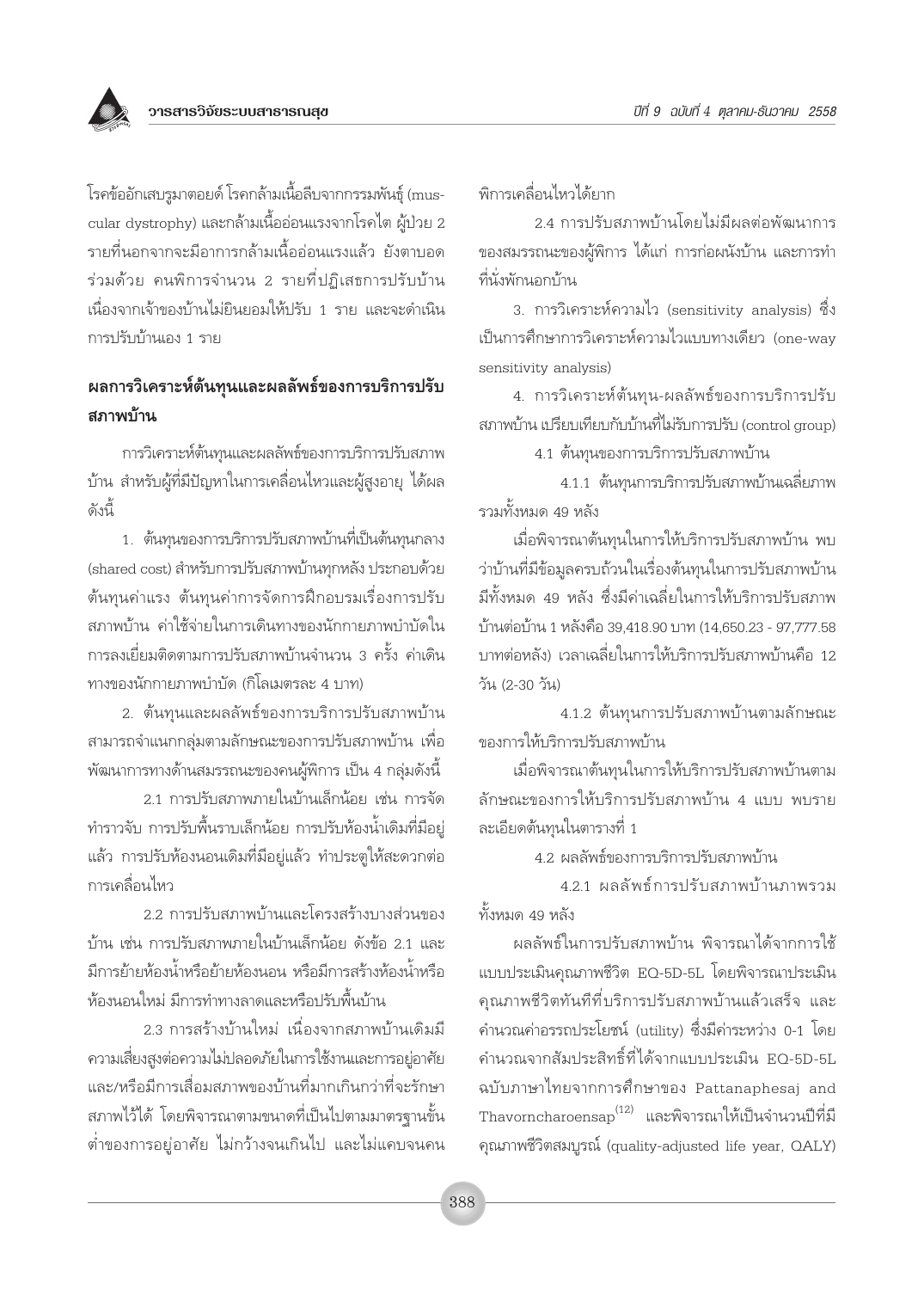| รูปแบบการปรับบ้าน                                                                                                                | ้จำนวน              | ต้นทุนเฉลี่ยต่อหลัง                                                                                                                                      | ระยะเวลาก่อสร้าง                          |
|----------------------------------------------------------------------------------------------------------------------------------|---------------------|----------------------------------------------------------------------------------------------------------------------------------------------------------|-------------------------------------------|
|                                                                                                                                  | (หลัง)              | (11)                                                                                                                                                     | $($ วัน)                                  |
| ปรับภายในบ้านเล็กน้อย<br>ปรับภายในบ้านและโครงสร้างบางส่วนของบ้าน<br>ิสร้างใหม่<br>ปรับโดยไม่มีผลต่อพัฒนาการของสมรรถนะของผู้พิการ | 14<br>23<br>10<br>2 | 20,922.05 (14,650.23-26,648.23)<br>41,519.30 (20,923.43-62,677.49)<br>63,918.15 (42,103.23-97,877.58)<br>19,281.73 และ 28,403.23<br>(ไม่ได้คิดค่าเฉลี่ย) | $5.3(2-15)$<br>$9.7(3-20)$<br>$19(11-30)$ |

*ตารางที่ 1* ต้นทุนเฉลี่ยและระยะเวลาในการปรับสภาพบ้าน จำแนกตามรูปแบบการปรับบ้าน



*แผนภูมิที่ 2* ผลลัพธ์แสดงความพึงพอใจต่อการปรับสภาพบ้านทั้งหมด 9 ด้าน (n=25)

็พบว่า การปรับสภาพบ้านในภาพรวมสามารถทำให้คุณภาพ ชีวิตของคนพิการในการศึกษานี้มีค่าเพิ่มขึ้น 0.545 และค่า ้ คุณภาพชีวิตจาก Visual Analog Scale (VAS) มีค่าเพิ่มขึ้น 39 คะแนน และมีคะแนนความพึ่งพอใจของคนพิการต่อการ ปรับสภาพบ้าน 3.43 คะแนน (จากคะแนนเต็ม 5 คะแนน) หรือความพึงพอใจร้อยละ 68.6 รายละเอียดแสดงในแผนภูมิ ู้ที่ 2 พบว่าคนพิการที่ได้รับการปรับสภาพบ้านแล้ว จะมีความ ้พึงพอใจในภาพรวมต่อบ้านด้วยคะแนนมากที่สุด รองลงมา คือความพึ่งพอใจต่อความปลอดภัยจากการปรับสภาพบ้าน และอันดับสามคือ ความพึ่งพอใจต่อความภาคภูมิใจในตนเอง ้ที่สามารถดูแลตนเองได้มากขึ้น และความพึงพอใจต่อการ ช่วยให้ผู้ดูแลมีคุณภาพชีวิตดีมากขึ้นกว่าเดิม

4.3 อัตราส่วนต้นทุน ผลลัพธ์ที่เพิ่มขึ้นของการบริการ ปรับสภาพบ้าน

ผลการวิเคราะห์พบว่าการบริการปรับสภาพบ้านให้ สอดคล้องกับสมรรถนะของผู้พิการในการเคลื่อนไหวและผู้สูง อายุ ในการทำให้คุณภาพชีวิตดีขึ้น 1 OALY เทียบกับไม่มีการ ให้บริการปรับสภาพบ้านจะต้องใช้ต้นทุนทั้งหมด 129,198.92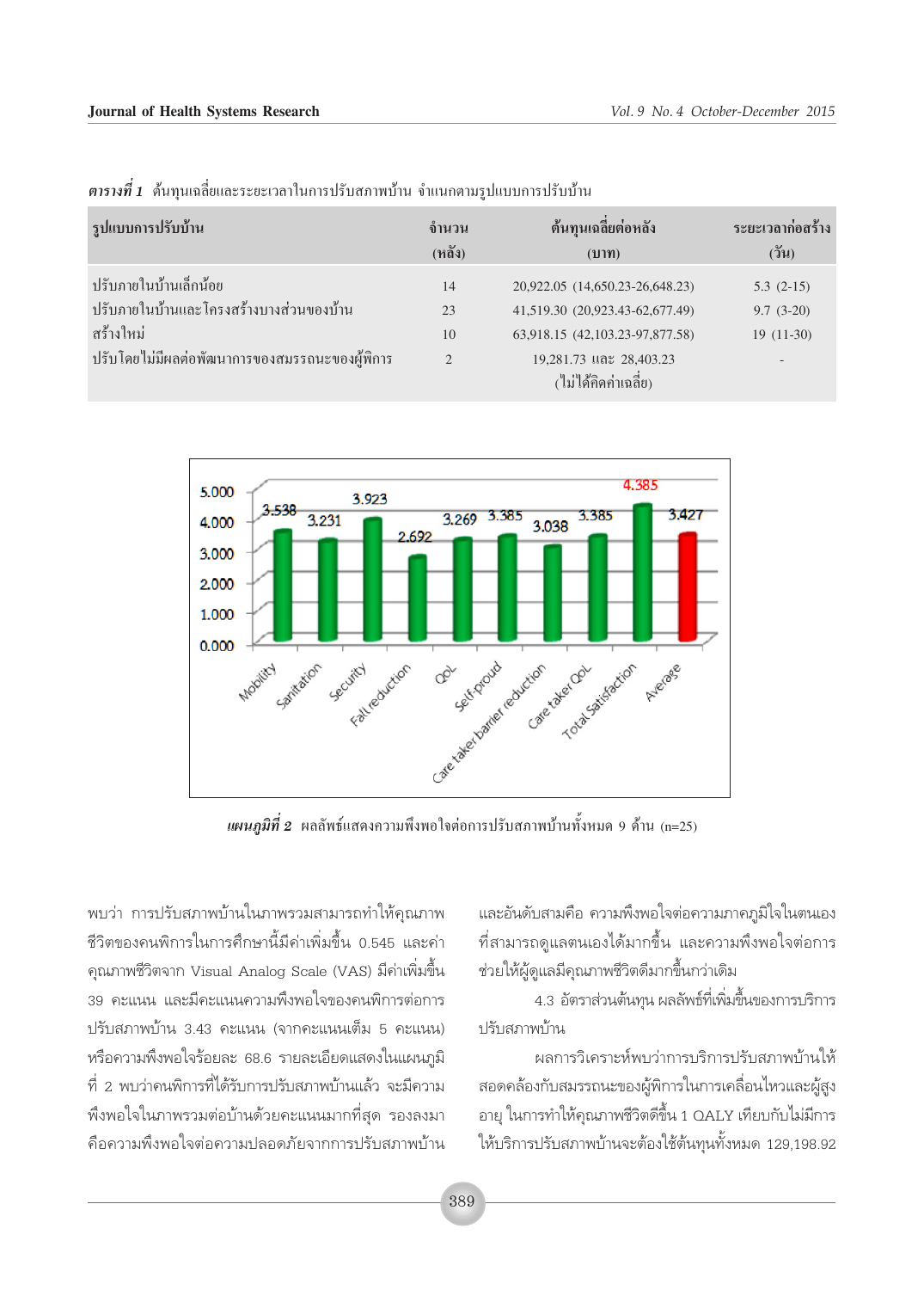

| การบริการ                                                                                             | ต้นทุนเฉลีย<br>(บาท) | คุณภาพชีวิต<br>(OALYs) | ี∆ ต้นทุน<br>(11) | $\triangle$ QALYs | <b>ICER</b><br>(111) |
|-------------------------------------------------------------------------------------------------------|----------------------|------------------------|-------------------|-------------------|----------------------|
| การบริการปรับสภาพบ้าน (home modification) $(n=49)$<br>ไม่ได้รับการปรับสภาพบ้าน (control group) (n=13) | 39,418.95            | 0.5492<br>0.2441       | 39.418.59         | 0.3051            | 129,198.92           |

#### $\rho$ ารางที่ 2 ต้นทนและผลลัพธ์ของการบริการปรับสภาพบ้าน

∆ ต้นทุน: ต้นทุนของบ้านที่ได้รับการปรับสภาพบ้าน - ต้นทุนของบ้านที่ไม่ได้รับการปรับสภาพบ้าน Δ QALYs: ค่าอรรถประโยชน์ของผู้ที่ได้รับการปรับสภาพบ้าน - ค่าอรรถประโยชน์ของผู้ที่ไม่ได้รับการปรับสภาพบ้าน

 $ICER$  = incremental cost-effectiveness ratio

้บาท ซึ่งเป็นต้นทุนที่ยอมรับได้ในการพิจารณาบริการสุขภาพที่ มีความคุ้มค่า (willingness to pay threshold) ของ ประเทศไทยคือไม่เกิน 1 GDP per capita คือมีค่าประมาณ 188,890 บาท/QALY<sup>(13)</sup> จึงมีความคุ้มค่าในการลงทุน แสดง ผลการคำนวณในตารางที่ 2

# วิจารณ์และข้อยุติ

ผลการศึกษาในรายงานนี้ แสดงให้เห็นว่า การปรับสภาพ บ้านคนพิการและผู้สูงอายุ เป็นการให้บริการที่มีความคุ้มค่า กับการใช้ทรัพยากร (cost-effectiveness) นั่นคือ ต้นทุนต่อ ปีสุขภาวะที่เพิ่มขึ้นอยู่ในระดับที่ยอมรับได้ นับเป็นรายงาน ฉบับแรกที่ใช้หลักการวิเคราะห์ความคุ้มค่าในการใช้ทรัพยากร มาใช้ในการให้บริการปรับสภาพบ้านสำหรับคนพิการและผู้สูง ้อายุ ตัวเลขต้นทุนต่อปีสุขภาวะที่นำเสนอในรายงานฉบับนี้ สามารถนำไปเป็นต้นทุนอ้างอิง เพื่อใช้ในการกำหนดงบ ้าโระมาณในการให้บริการของหน่วยงานที่เกี่ยวข้องต่อไป ้อย่างไรก็ตาม ต้นทุนที่นำเสนอนี้ยังไม่รวมค่าแรง หากจะนำไป ใช้จริง ควรมีการพิจารณาค่าแรงและค่าบริหารจัดการอื่นๆ ร่วมด้วย

คนพิการและครอบครัวมีความพึงพอใจต่อบ้านที่ได้รับ การปรับปรุงแล้ว อย่างไรก็ตาม การปรับสภาพบ้านฯ ไม่ใช่ ึกลไกเดียวที่ทำให้คุณภาพชีวิตดีขึ้น กลไกอื่นที่ต้องมีส่วน เสริมด้วย เช่น การจัดหาอุปกรณ์เครื่องช่วยที่มีความเหมาะสม หรือ การจัดหาผู้ดูแลที่มาช่วยญาติดูแลคนพิการในบางเวลา ก็มีส่วนสำคัญ

การออกแบบบ้านเพื่อเพิ่มสมรรถนะของคนพิการและผ้

้สูงอายุในบางหลัง ไม่ได้เป็นไปตามมาตรฐานการออกแบบสิ่ง อำนวยความสะดวก สำหรับคนพิการที่ได้กำหนดไว้ตาม กฎหมายอย่างเคร่งครัด มีการปรับเปลี่ยนแบบบ้านโดยให้ เหมาะสมสอดคล้องกับสมรรถนะของคนพิการและผู้สูงอายุ ์พื้นที่บ้านเดิมและงบประมาณที่มีอยู่อย่างจำกัด ผลการ ้ออกแบบบ้านสำหรับผู้ที่มีความพิการคล้ายๆ กัน จึงมีความ แตกต่างกันและไม่ได้เป็นไปตามมาตรฐานการออกแบบทุกราย และการปรับสภาพบ้านในงานวิจัยนี้ เป็นการให้บริการสำหรับ คนพิการที่มีที่ดินหรือมีบ้านเป็นของตนเอง หรืออาศัยอยู่กับ ้ครอบครัวที่อนุญาตให้มีการปรับปรุงบ้าน หรือสร้างบ้านใหม่ ้สำหรับคนพิการได้ ในความเป็นจริงแล้ว มีคนพิการจำนวน มากที่ไม่มีที่ดินเป็นของตนเอง จึงควรมีกลไกการบริหาร จัดการเรื่องที่อยู่อาศัยสำหรับคนกลุ่มนี้ด้วย

การจัดบริการปรับสภาพบ้านที่เหมาะสมนั้น ควรมีการ พัฒนากลไกให้เกิดการปรับสภาพแวดล้อมและที่อยู่อาศัย สำหรับคนพิการโดยใช้ทีมสหวิชาชีพ และต้องใช้การทำงาน แบบบูรณาการร่วมกันจากทุกภาคส่วน คำว่า "บูรณาการ" ใน ที่นี้ ไม่ได้หมายถึงเพียงการมานั่งประชุมเพื่อรับรู้ร่วมกันและ ้นำเอางบประมาณมารวมกัน แต่หมายถึง การได้มาเรียนรู้องค์ ความรู้ในการปรับสภาพที่อยู่อาศัยและสภาพแวดล้อมที่เหมาะสม ดังจะเห็นได้จากการที่นักวิจัยได้เชิญบุคลากรที่เกี่ยวข้องจาก ทุกภาคส่วน ไม่ว่าจะเป็นจากภาคสาธารณสุข เช่น พยาบาล ้นักกายภาพบำบัด นักวิชาการสาธารณสุข และ ที่มาจากภาคที่ ไม่ใช่สาธารณสุข เช่น ช่าง สถาปนิก วิศวกร นักพัฒนาชุมชน ผู้ใหญ่บ้าน กำนัน มาประชุมร่วมกัน ทุกคนต้องมาเรียนรู้และ ทำงานบนเป้าหมายเดียวกันคือ การเสริมสร้างคุณภาพชีวิต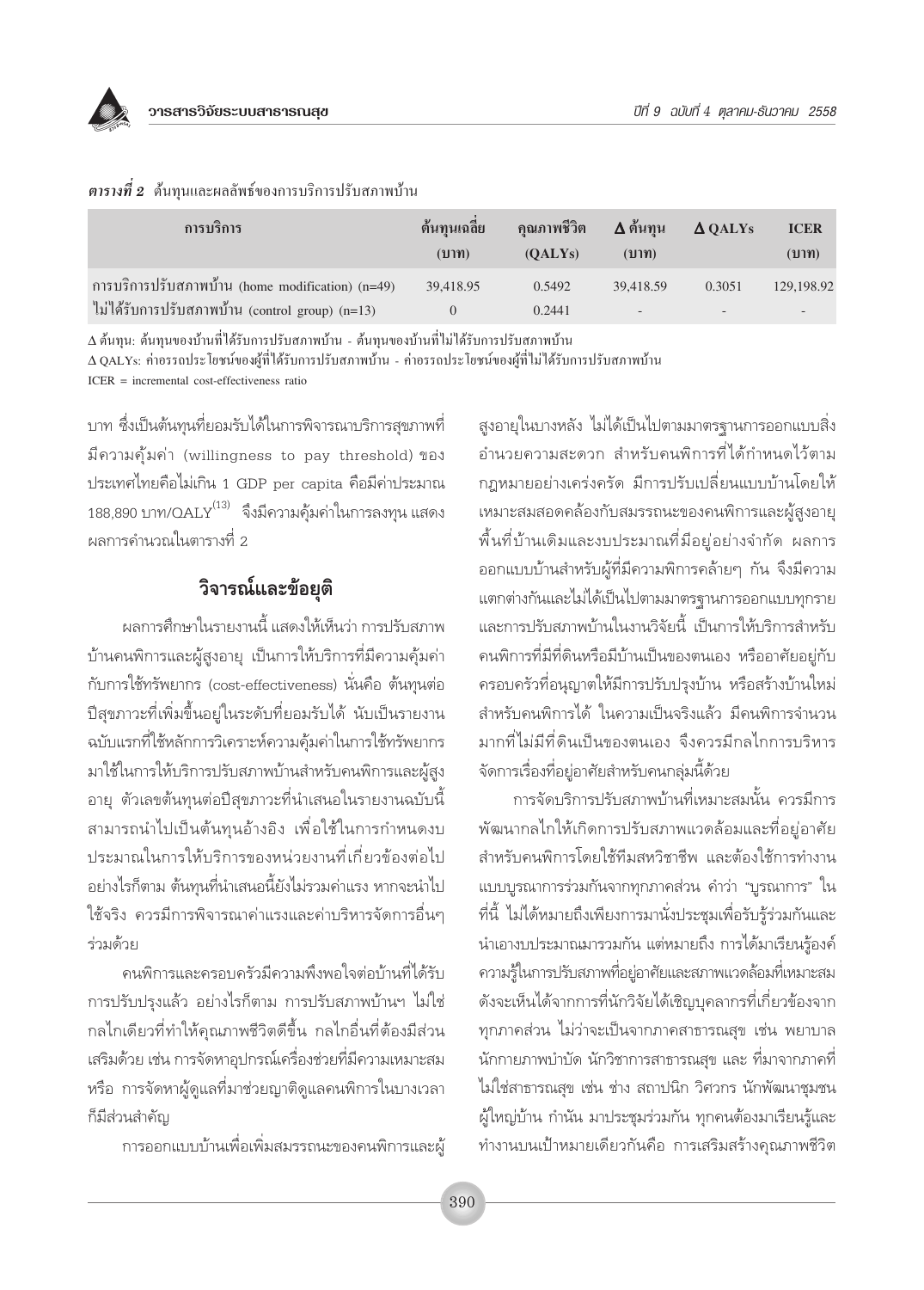แต่ทำงานด้วยเครื่องมือที่เป็นทักษะเฉพาะทางในวิชาชีพของ ตนเอง การเรียนรู้ "ข้ามสายงาน" จึงมีความสำคัญเป็นอย่างยิ่ง เพื่อจะ "ปรึกษาหารือ" ในการออกแบบและสื่อสารกับช่างได้ และทักษะอันหนึ่งที่ควรมี คือ ทักษะการสื่อสารเพื่อทำให้เกิดการ ทำงานเป็นทีมระหว่างผู้ที่มาจากต่างสาขาวิชาชีพ ซึ่งนอกจากการ ปรึกษาหารือกันแล้ว ยังต้องร่วมมือกันทำงานในระหว่างการ ก่อสร้างอีกด้วย

การคัดเลือกคนพิการให้เข้ารับบริการปรับสภาพบ้าน ้ควรทำในรูปแบบที่ให้ชุมชนมีส่วนเข้ามารับรู้ และร่วมกันคัด เลือกคนพิการที่มีความเหมาะสมที่จะได้รับบริการนี้ด้วย อาจ ทำในรูปแบบของประชาคม หรือการกำหนดคุณลักษณะที่ ชัดเจนของคนพิการที่จะให้การสนับสนุน หากพื้นที่ใดมีการ เก็บข้อมูลสมรรถนะของคนพิการในพื้นที่อยู่แล้ว อาจเริ่มต้น โดยการใช้ข้อมูลที่ได้จากฐานข้อมูลสมรรถนะที่มีอยู่มาเข้าสู่ กระบวนการคัดเลือกคนพิการที่กำหนดไว้ต่อไป

ควรมีการจัดทำหลักสูตรสำหรับฝึกอบรมเรื่องการปรับ สภาพบ้านของคนพิการและผู้สูงอายุอย่างเป็นทางการ และจัด ให้มีการอบรมเรื่องความรู้พื้นฐานการปรับสภาพบ้านฯ ให้กับ ผู้ที่มีส่วนเกี่ยวข้องจากทุกภาคส่วน โดยมีการอบรมชื้แจง ทำความเข้าใจเรื่องการออกแบบ เพื่อเพิ่มสมรรถนะคนพิการ ให้กับหน่วยบริการสาธารณสุข โดยมีผู้เข้าร่วมอบรมเป็น ิบุคลากรทางการแพทย์ทุกระดับ ทั้งแพทย์ พยาบาล นัก กายภาพบำบัด นักกิจกรรมบำบัด นักสังคมสงเคราะห์ นัก ้วิชาการสาธารณสุข อสม. รวมทั้ง องค์กรปกครองส่วนท้องถิ่น โดยร่วมอบรมพร้อมกัน ตั้งแต่ต้นไปจนถึงการร่วมกันออก ปภิบัติการจริงในพื้นที่ ร่วมกับการมีส่วนร่วมของครอบครัว และชุมชน และประเมินผลลัพธ์หลังจากการปรับสภาพ แวดล้อมและที่อยู่อาศัยร่วมกัน รวมทั้งจัดประชุมเพื่อจัดการ ความรู้ (knowledge management) หลังให้บริการด้วย

ในการดำเนินงานควรมี "ผู้จัดการ" หรือ case manager ทำหน้าที่ในการประสานงานและติดตามการดำเนินงาน ก่อสร้างให้เป็นไปตามแบบ รวมทั้งติดตามการใช้งานของคน ้พิการหลังปรับปรุงเสร็จด้วย เพื่อดูว่าดีขึ้นจริงหรือไม่ และจะ ้ต้องมีการปรับปรุงอย่างไร หลายครั้งในการติดตามผลลัพธ์

หลังปรับบ้าน พบว่า ยังต้องมีการปรับปรุงเพิ่มเติมอีกหลายอย่าง ส่วนหนึ่งอาจเป็นเพราะในขณะออกแบบ คนพิการไม่เห็นภาพ ที่ชัดเจนนัก ต่อเมื่อปรับปรุงแล้วเสร็จ จึงได้รู้ว่า ยังต้องมีการ ปรับปรุงเพิ่มเติมอย่างไรอีก ทำให้มีปัญหาในการจัดหางบ ประมาณมาปรับปรุงบ้านเพิ่มเติมในภายหลัง ดังนั้น ในอนาคต ควรมีคณะกรรมการมาทำการออกแบบ มีการเซ็นอนุมัติแบบ เพื่อการจัดหางบประมาณ และตกลงกันว่า หากต้องการ ปรับปรุงนอกเหนือจากแบบ ต้องเป็นความรับผิดชอบของคน ็พิการและครอบครัวในการจัดหางบประมาณมาทำเพิ่มเติม เป็นต้น การกำหนดระยะเวลาการก่อสร้างบ้านก็มีความสำคัญ เนื่องจากมีภาคีเครือข่ายหลากหลายมาร่วมกันปรับสภาพบ้าน ในงานวิจัยนี้ "ผู้จัดการ" ส่วนใหญ่เป็นนักกายภาพบำบัด นัก ้วิชาการสาธารณสุข หรือเจ้าหน้าที่จากองค์กรปกครองส่วน ท้องถิ่น การบริการปรับสภาพบ้านฯ สำหรับคนพิการและผู้สูง อายุ ควรเป็นหน้าที่ขององค์กรปกครองส่วนท้องถิ่น ซึ่งมีหน้า ้ที่โดยตรงในการพัฒนาคุณภาพชีวิตของคนในชุมชน รวมทั้งเด็ก ิสตรี ผู้สูงอายุและคนพิการ ในอนาคตอาจมีเจ้าหน้าที่ที่ทำงาน เกี่ยวกับการบริหารจัดการเรื่องการดูแลคุณภาพชีวิตเข้ามา ร่วมด้วย

้ช่างที่จะมาช่วยปรับสภาพบ้านนั้น มีความสำคัญเป็น ้อย่างยิ่ง ช่างควรมีส่วนร่วมในการช่วยพิจารณาแบบบ้าน ช่วย ้ตรวจสอบและเลือกใช้วัสดุในการสร้างหรือปรับปรุงบ้านนั้น ควรยึดหลักปลอดภัย ประหยัด ทนทาน ใช้งานได้จริง ได้ มาตรจาน ซื้อหาได้ง่ายตามท้องตลาด และให้ความสำคัญกับ การติดตั้งอุปกรณ์ ราวจับ มือจับประตู และเครื่องใช้ต่างๆ ให้ ้มีความแข็งแรงเป็นพิเศษ เนื่องจากการใช้งานของคนพิการ หรือผู้สูงอายุ ซึ่งกล้ามเนื้อร่างกายส่วนต่างๆ แข็งแรงน้อยกว่า ้คนทั่วไป มักทำให้มีการทิ้งน้ำหนักตัวลงที่สิ่งต่างๆ ดังกล่าว ทำให้เกิดการชำรุดเสียหายได้ง่าย หากติดตั้งไม่แน่นหนาพอ หรือใช้วัสดุที่ไม่มีคุณภาพ รวมทั้งควรคำนึงถึงการช่อมแซม บ้านหลังจากได้เข้าอยู่แล้วด้วย

การปรับสภาพบ้านฯ สำหรับคนพิการและผู้สูงอายุใน โครงการวิจัยนี้ สามารถแบ่งออกได้เป็น 2 แบบ ได้แก่ แบบที่ 1 การปรับฯ เพื่อความมั่นคงด้านที่อยู่อาศัย เช่น หลังคารั่ว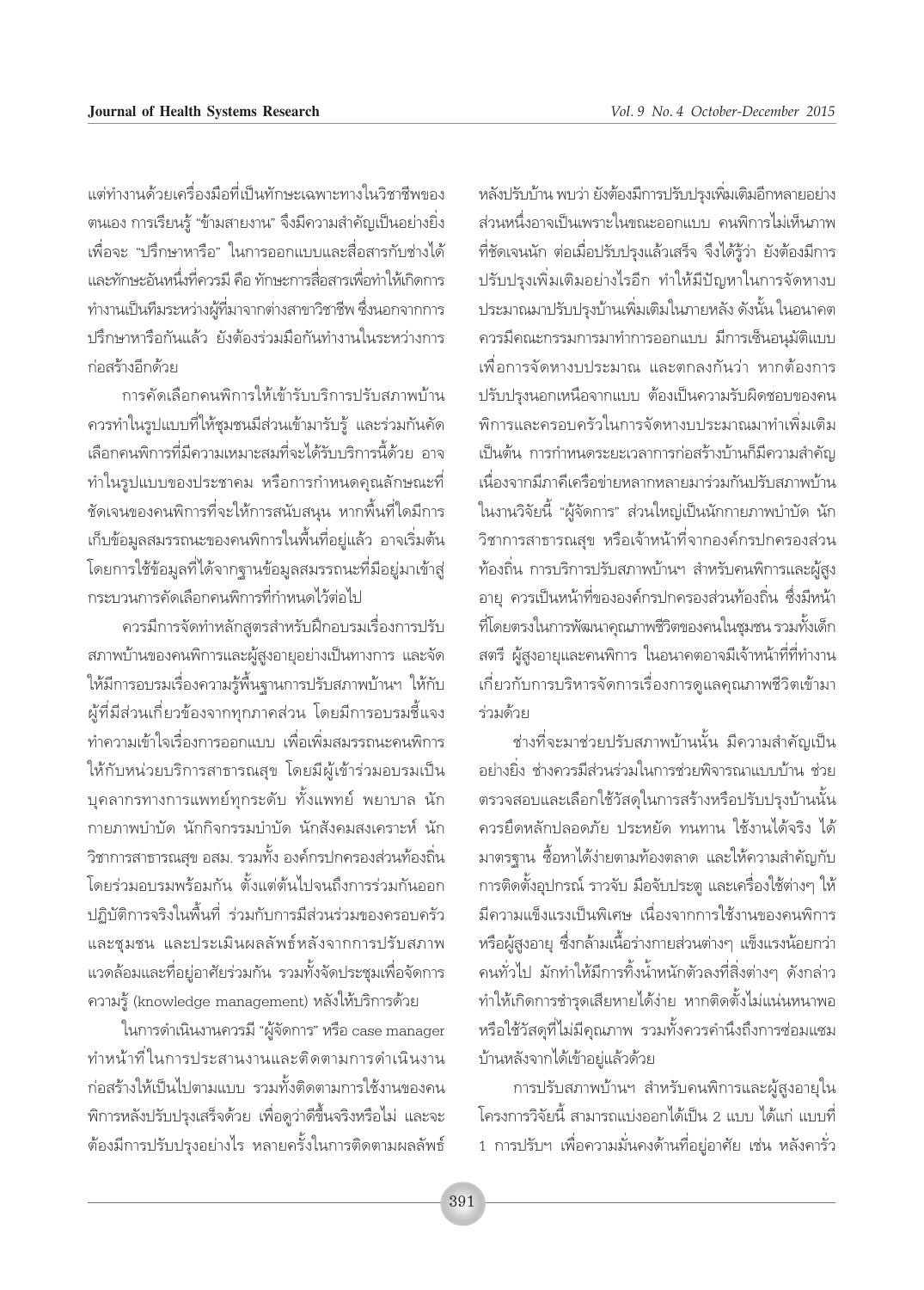

ต้นทุนการให้บริการปรับสภาพบ้านฯ ที่นำเสนอในงาน วิจัยนี้ เป็นต้นทุนสำหรับก่อสร้างโครงสร้างและส่วนประกอบ อื่นๆ ของบ้าน เช่น ประตู ลูกบิดประตู หน้าต่าง พื้น ฝาบ้าน หลังคา แต่ไม่รวมต้นทุนการติดตั้งระบบไฟฟ้า น้ำประปา ้เฟอร์นิเจอร์ เครื่องไฟฟ้า หรือสิ่งอำนวยความสะดวกอื่นๆ รวมทั้งไม่รวมค่าปรับปรุงสิ่งแวดล้อมรอบๆ บ้าน เช่น การ ปรับปรุงพื้นที่เพื่อป้องกันน้ำท่วม

เนื่องจากมีงบประมาณจากหลากหลายหน่วยงาน ที่อาจ จัดสรรมาเพื่อการปรับปรุงที่อยู่อาศัยและสิ่งแวดล้อมสำหรับ ึคนพิการและผู้สูงอายุ การจัดสรรงบประมาณที่เหมาะสม อาจมีรูปแบบดังนี้ สำหรับงบประมาณสำหรับการปรับปรุงที่ ้อยู่อาศัยและสิ่งแวดล้อมในแบบที่ 1 (เพื่อความมั่นคงด้านที่ ้อยู่อาศัย) ควรได้รับการจัดสรรจากกระทรวงพัฒนาสังคม และความมั่นคงของมนุษย์ และองค์กรปกครองส่วนท้องถิ่น ้สำหรับการปรับปรุงฯ ในแบบที่ 2 (เพื่อเพิ่มสมรรถนะหรือ ความสามารถ) อาจจัดสรรมาจากกองทุนฟื้นฟูสมรรถภาพที่ จำเป็นต่อสุขภาพระดับจังหวัด เงินบริจาค หรือเงินจากส่วนอื่นๆ เช่น กองทุนที่ชุมชนจัดตั้งขึ้น และเพื่อให้เกิดการมีส่วนร่วม ของครอบครัวคนพิการและผู้สูงอายุ อาจมีการกำหนดเกณฑ์ ที่ชัดเจนในการให้เงินสนับสนุนหรือการให้กู้ยืมเงินเพื่อนำมา ปรับสภาพบ้านและที่อยู่อาศัยให้เหมาะสม โดยกำหนดจำนวน เงินสนับสนุนหรือจำนวนเงินให้กู้ยืมตามรายได้ของครอบครัว เพื่อให้คนพิการและผู้สูงอายุที่มีความต้องการสามารถเข้าถึง บริการปรับปรุงสภาพบ้านและสิ่งแวดล้อมได้ หรือกำหนด ้อย่างชัดเจนว่า กองทุนฟื้นฟูฯ จังหวัดสนับสนุนค่าอุปกรณ์ ึก่อสร้าง และองค์การปกครองส่วนท้องถิ่นสนับสนุนแรงงาน เป็นต้น การพิจารณาสนับสนุนงบประมาณและการดำเนินงาน ปรับสภาพบ้านฯ อาจดำเนินงานในลักษณะของคณะ ้อนุกรรมการคณะหนึ่งในกองทุนฟื้นฟูฯ จังหวัด โดยให้นายก องค์การบริหารส่วนจังหวัดในฐานะประธานคณะกรรมการ ึกองทุนฯ แต่งตั้งคณะอนุกรรมการเพื่อติดตามการซ่อมสร้าง บ้านร่วมกับทีมวิจัย โดยส่วนประกอบของคณะอนุกรรมการฯ ชุดนี้ ประกอบด้วย รองนายกองค์การบริหารส่วนจังหวัดที่ ดูแลกองช่าง หัวหน้ากองช่าง สถาปนิก และฝ่ายป้องกันและ บรรเทาสาธารณภัย เป็นต้น

การบริหารจัดการเอกสารด้านการจัดซื้อ จัดจ้าง การทำ ข้อตกลง (MOU) ระหว่างหน่วยงานที่รับผิดชอบกับหน่วยงาน ที่รับไปดำเนินการ การโอนเงิน รวมทั้งการตรวจรับ ต้องทำ อย่างโปร่งใส ตรวจสอบได้ แต่ควรมีขั้นตอนที่กระชับ ไม่ซับซ้อน เพื่อป้องกันไม่ให้เกิดความยุ่งยากในการบริหารจัดการงาน เอกสาร

การมีตัวอย่างหรือแบบบ้านที่ปรับปรุงเสร็จแล้ว เพื่อให้ ้คนพิการ ครอบครัว ช่างและผู้ที่มีส่วนเกี่ยวข้องได้เห็นใน ขณะประชุมปรึกษาหารือร่วมกันนั้น มีส่วนสำคัญเป็นอย่างมาก ในการช่วยให้คนพิการตัดสินใจในการปรับสภาพบ้านร่วมกัน กับสถาปนิก เพราะจะสัมพันธ์กับการหาวัสดุที่เหมาะสมและ การประเมินราคาที่ใกล้เคียงกับความเป็นจริงมากที่สุด ควรมี การออกแบบการปรับสภาพบ้านที่ค่อนข้างจะสำเร็จรูปสำหรับ ึคนพิการที่พบบ่อย เช่น ผู้ที่ป่วยด้วยโรคหลอดเลือดสมอง และเป็นอัมพาตครึ่งชีก เด็กสมองพิการ ผู้ป่วยอัมพาตครึ่ง ้ท่อนที่มีอาการขาอ่อนแรงทั้งสองข้าง ผู้สูงอายุหรือคนพิการที่ ้มีความบกพร่องด้านการมองเห็น หรือผู้สูงอายุที่มีอาการข้อเสื่อม แบบบ้านที่ค่อนข้างสำเร็จรูปนี้ หมายถึง แบบที่มีส่วนของห้อง ้นอน ห้องน้ำ ที่นั่งเล่น และครัวที่เป็นสัดส่วนแต่อยู่ในบริเวณ เดียวกันและไม่กว้างมากจนเกินไป เพราะคนพิการหรือผู้สูง อายเคลื่อนที่ไปยังส่วนต่างๆ ของบ้านได้ลำบาก และสิ้น เปลืองงบประมาณในการก่อสร้าง สิ่งที่จะแตกต่างออกไปตาม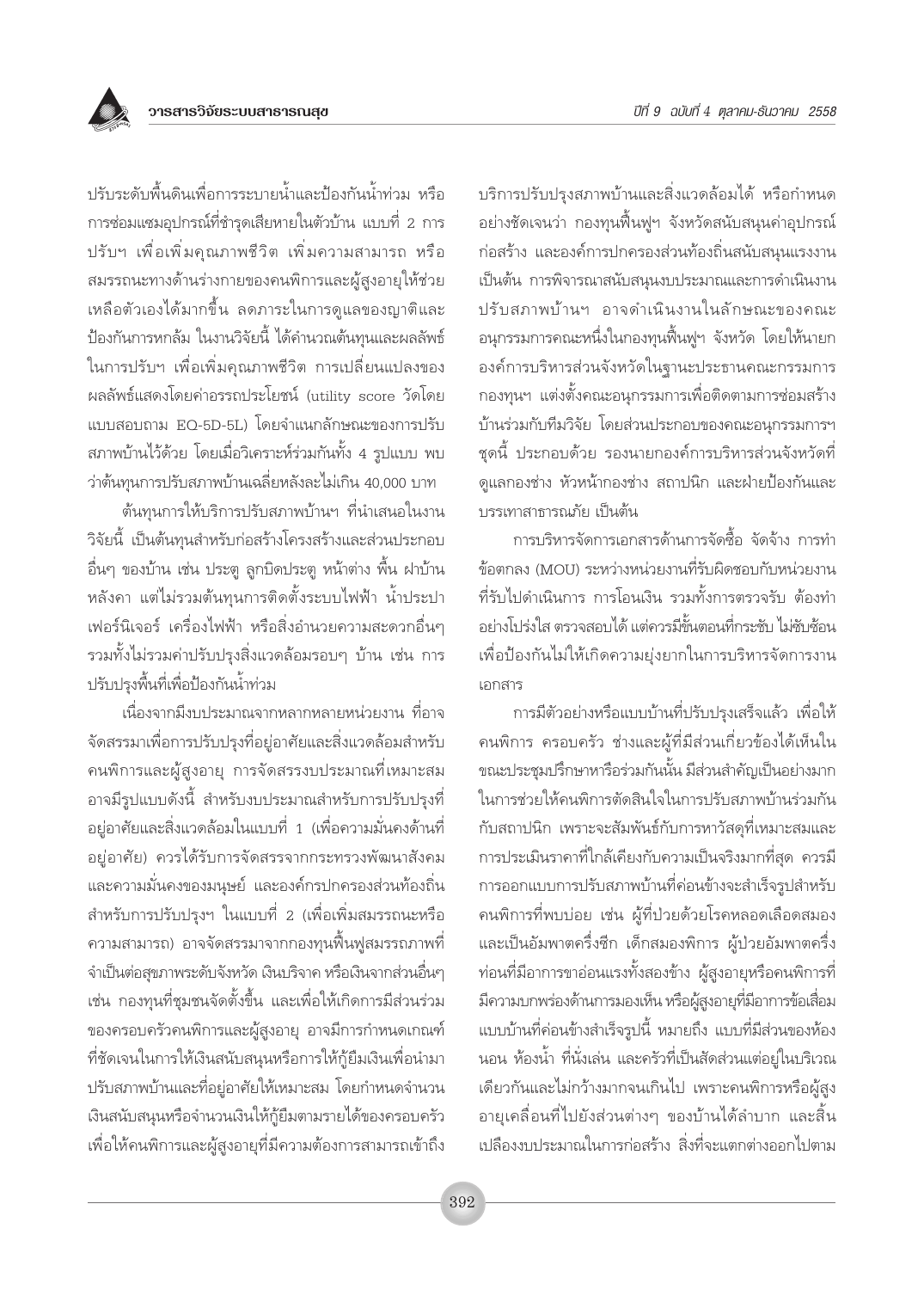อัมพาตครึ่งซีกจากโรคหลอดเลือดสมอง เพื่อให้คนพิการ สามารถไปห้องน้ำได้เอง และลดความเสี่ยงต่อการหกล้ม

3. ปรับเพื่อความมั่นคงด้านที่อยู่อาศัยและปรับเพื่อ เพิ่มสมรรถนะของคนพิการ

องค์กรที่รับผิดชอบ: คณะอนุกรรมการส่งเสริมและ พัฒนาคุณภาพชีวิตคนพิการประจำจังหวัด (ซึ่งในระเบียบ คณะกรรมการส่งเสริมและพัฒนาคุณภาพชีวิตคนพิการแห่งชาติ ว่าด้วยหลักเกณฑ์และวิธีการปรับสภาพแวดล้อมและที่อยู่ อาศัยให้แก่คนพิการ พ.ศ. 2552 ได้ระบไว้ในข้อ 8 ว่า "ให้ คณะอนุกรรมการส่งเสริมและพัฒนาคุณภาพชีวิตคนพิการ ประจำจังหวัดทำหน้าที่ในการส่งเสริม สนับสนุนและพัฒนา ประสิทธิภาพการปฏิบัติงานตามระเบียบนี้ รวมทั้งส่งเสริม สนับสนุนการดำเนินงานของหน่วยงานและองค์กรที่เกี่ยวข้อง กับการจัดสวัสดิการให้กับคนพิการในจังหวัด"

#### มาตรการในการดำเนินงาน 4 ขั้นตอน ดังนี้

1. การพัฒนาศักยภาพ ความรู้ ความเข้าใจในการปรับ สภาพแวดล้อมและที่อยู่อาศัยสำหรับคนพิการ

2 การดัดเลือกคนพิการที่มีความเหมาะสมที่จะได้รับ บริการและการจัดสรรงบประมาณ

3. การออกแบบและควบคุมการก่อสร้าง

4. การประเมินผลลัพธ์และการถอดบทเรียนเพื่อนำมา พัฒนาการดำเนินงานต่อไป

โดยจัดสรรงบประมาณในการสนับสนุนการปรับสภาพ ำ้านฯ ดังนี้

1. งบประมาณจากพัฒนาสังคมและความมั่นคงของ ้มนุษย์ ควรใช้สำหรับการปรับปรุงสภาพที่อยู่อาศัยที่ทรุด โทรมหรือไม่มั่นคง เช่น หลังคารั่ว ถมดินให้สูงขึ้นเพื่อป้องกัน ้น้ำท่วม ปรับสภาพดินของบ้านเพื่อปรับทางเดินของน้ำไม่ให้ ท่วมขัง

2. งบประมาณจากกองทุนฟื้นฟูสมรรถภาพที่จำเป็นต่อ ้สุขภาพระดับจังหวัด (ซึ่งเป็นกองทุนที่เกิดจากสำนักงานหลัก ประกันสุขภาพแห่งชาติและองค์การบริหารส่วนจังหวัด) ใช้ สำหรับการปรับปรุงบ้านเพื่อเพิ่มสมรรถนะและป้องกันการหกล้ม เช่น การย้ายห้องน้ำ การปรับปรุงสุขภัณฑ์ในห้องน้ำ เพิ่มราวจับ

ความพิการและสมรรถนะของแต่ละคนคือ ความสูงของราวจับ อ่างล้างหน้า ส้วมชักโครก หรือความกว้างของวงกบประตู อุปกรณ์ที่ใช้ในการดำรงชีวิตในบ้านหรือออกนอกบ้านก็มี ้ความแตกต่างกัน บางคนอาจใช้รถเข็นเข้าห้องน้ำ แต่บางคนก็ ใช้รถโยกเข้าไปในห้องอาบน้ำ เป็นต้น หรือมีรูปแบบของการ ปรับสภาพบ้านตามลักษณะท่าทางการเคลื่อนที่ของคนพิการ เช่น ผู้ป่วยโปลิโอที่มีขาอ่อนแรงทั้งสองข้างและไม่สามารถเหยียด ขาได้ ต้องเคลื่อนที่โดยใช้วิธีการถัด พื้นบ้านและพื้นห้องน้ำ ควรเป็นผิวเรียบมันหรือกึ่งมัน โดยอาจทำเป็นพื้นคอนกรีตขัด มัน ปูกระเบื้องที่มีผิวเรียบมัน หรือการปูเสื่อน้ำมัน เพื่อลด การเกิดบาดแผลบริเวณที่ต้องสัมผัสกับพื้น การติดตั้งอุปกรณ์ เครื่องใช้ สวิทช์และปลั๊กไฟต่างๆ รวมทั้งบานหน้าต่างและราว จับในห้องน้ำ ควรอยู่ไม่สูงจากพื้นมากนัก (ประมาณ 45 - 50 ้เซนติเมตรจากพื้น) เพื่อความสะดวกในการใช้งาน และ โถส้วมควรจะเป็นแบบราบไปกับพื้น เป็นต้น

ิ ควรพิจารณาหากลไกอื่นๆ ที่สนับสนุนการปรับสภาพบ้าน เช่น บริษัทเอกชนที่ให้บริการก่อสร้างบ้านอยู่แล้วให้ออกแบบ บ้านสำหรับคนพิการในครอบครัว ที่มีความสามารถที่จะจ่าย ค่าปรับสภาพบ้านฯ ได้ด้วยตัวเอง หรือส่งเสริมผู้ประกอบการ เพื่อสังคมให้สนับสนุนการออกแบบและปรับสภาพบ้านแก่ผู้ที่ มีรายได้น้อย

### ข้อเสนอแนะเชิงนโยงกะ

วัตถุประสงค์ บูรณาการความร่วมมือจากทุกหน่วยงานที่ เกี่ยวข้อง ในการบริการปรับปรุงสภาพแวดล้อมและที่อยู่ อาศัยสำหรับคนพิการ เพื่อเพิ่มสมรรถนะและคุณภาพชีวิต ของคนพิการและครอบครัว

การปรับสภาพแวดล้อมและที่อยู่อาศัยสำหรับคนพิการ ้อาจจำแนกได้เป็น 3 กลุ่ม ได้แก่

1. ปรับเพื่อความมั่นคงด้านที่อยู่อาศัยของคนพิการ และครอบครัว เช่น สภาพบ้านทรุดโทรม หลังคารั่ว น้ำท่วม และไม่สามารถป้องกันอากาศหนาวได้

2. ปรับเพื่อเพิ่มสมรรถนะของคนพิการ เช่น การปรับ สภาพบ้านให้เหมาะสมกับคนพิการที่เป็นผู้สูงอายุที่ป่วยเป็น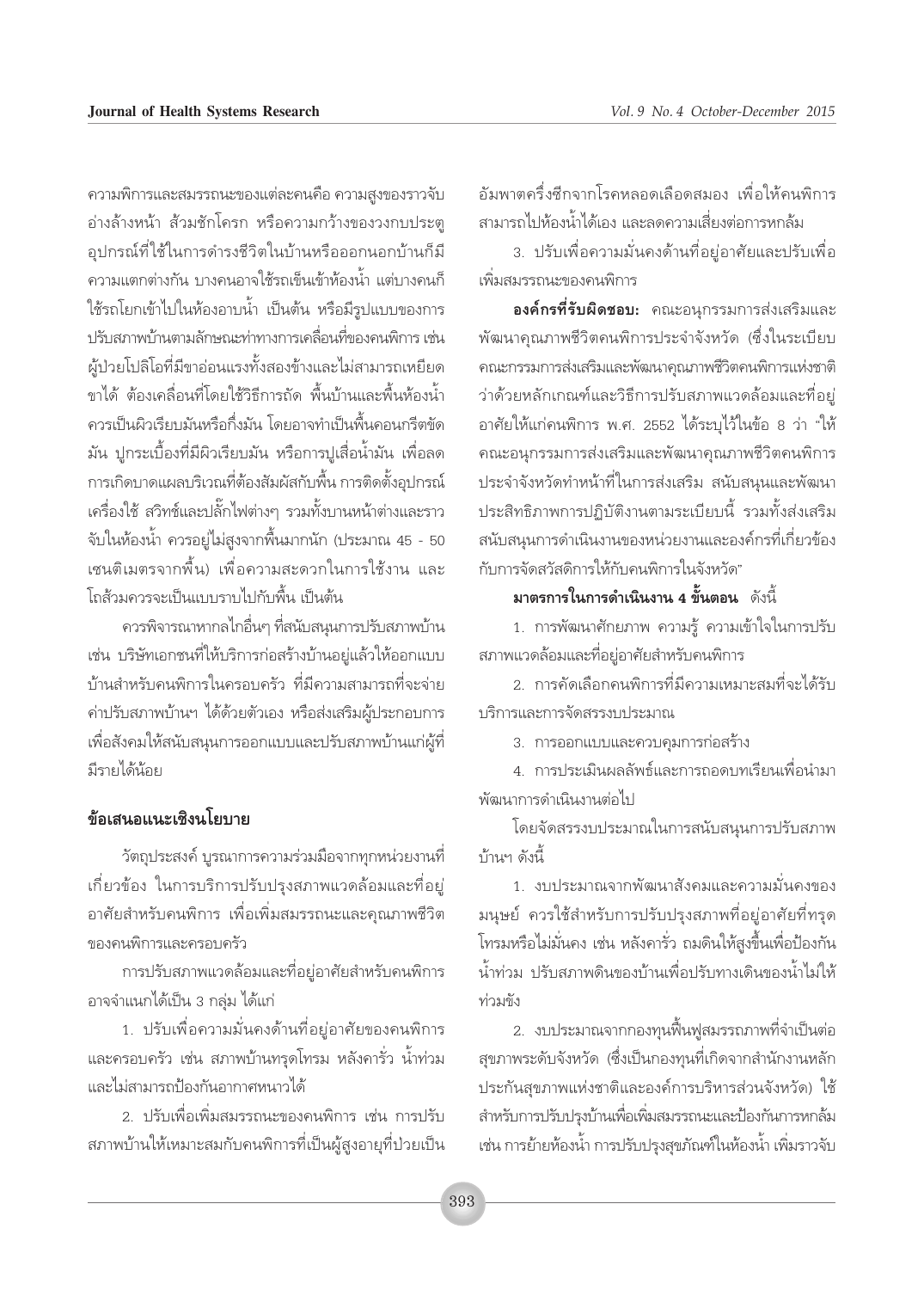การทำทางเดินในบ้านและรอบๆ บ้านให้เรียบ การขยายประตู เพื่อเข็นรถเข้าออกบ้านได้สะดวก การทำทางลาด

3. งบประมาณจากองค์กรปกครองส่วนท้องถิ่น (อบต./ เทศบาล) ใช้สำหรับสาธารณูปโภคอื่นๆ เช่น การต่อท่อน้ำประปา การเดินสายไฟและสวิทช์ไฟ การทาสี

#### แนวทางการจัดสรรงบประมาณ มีดังนี้

1) ปรับภายในบ้านเล็กน้อย เช่น ปรับสุขภัณฑ์ในห้องน้ำ ราวจับ ทำทางลาด ทางเดินในบ้าน นอกบ้าน มีต้นทุนเฉลี่ย 20 922 05 ดำเนินการ 2-15 วัน

2) ปรับภายในบ้านและโครงสร้างบางส่วน เช่น ย้าย ห้องน้ำ ปรับสุขภัณฑ์ในห้องน้ำ ราวจับ ทางเดินในบ้าน นอกบ้าน ทางลาด ขยายประตู มีต้นทุนเฉลี่ย 41,519.30 บาท ดำเนินการ 3-20 วัน

3) สร้างบ้านใหม่ ต้นทุนเฉลี่ย 63,918.15 บาท ดำเนิน ิการ 11-30 วัน หรือ ต้นทุนการปรับสภาพบ้านเฉลี่ยหลังละไม่ เกิน 40,000 บาท ทั้งนี้ ต้องมีการใช้จ่ายอย่างประหยัด

เมื่อมีการดำเนินงานเสร็จสิ้นในแต่ละปี ต้องมีการ ประชุมเพื่อทำการสรุปบทเรียน แลกเปลี่ยนเรียนรู้ เพื่อพัฒนา ประสิทธิภาพการดำเนินงานต่อไป ในการคัดเลือกบ้านคนพิการ การออกแบบและประเมินราคา ควรดำเนินการให้เสร็จก่อน การเริ่มทำแผนการใช้งบประมาณในปีถัดไป เพื่อจะได้เบิกงบ ประมาณมาใช้ได้ทันเวลา ในจังหวัดที่ยังไม่มีการดำเนินงานด้านนี้ ้อาจเริ่มจากจำนวนน้อยก่อน เช่น อำเภอละ 2 หลัง หรือคัด เลือกจากฐานข้อมูลสมรรถนะของคนพิการที่มีอยู่แล้ว ใน จังหวัดที่ยังไม่มีกองทุนฟื้นฟูสมรรถภาพที่จำเป็นต่อสุขภาพ ระดับจังหวัด ควรมีการจัดสรรงบประมาณเพิ่มเติมจากแหล่ง ลื่นแทน เช่น องค์กรปกครองส่วนท้องถิ่น

### บทสรุป

การให้บริการปรับสภาพบ้านและสิ่งแวดล้อมสำหรับคน ้พิการด้านการเคลื่อนไหวและ ผู้สูงอายุ ส่งผลให้คุณภาพชีวิต ของคนพิการและครอบครัวดีขึ้น การจะดำเนินงานนี้ให้สำเร็จได้ จะต้องดำเนินการแบบบูรณาการระหว่างผู้ให้บริการทางการ แพทย์ สถาปนิก ช่าง องค์กรปกครองท้องถิ่น ชุมชนและตัว

้คนพิการเอง การพัฒนาศักยภาพโดยการเพิ่มเติมองค์ความรู้ ด้านการปรับสภาพบ้านเป็นสิ่งจำเป็นอย่างมาก นอกจากนี้ ระบบกลไกในการสนับสนุนงบประมาณและการดำเนินงาน ก่อสร้าง รวมทั้งการติดตามผลลัพธ์หลังการปรับสภาพบ้าน เป็นสิ่งที่สำคัญอย่างมากในการทำให้เกิดการปรับสภาพบ้านฯ ้ดนพิการได้จริง และปรับได้อย่างเหมาะสมเพื่อเพิ่มสมรรถนะ หรือความสามารถของคนพิการ

## กิตติกรรมประกาศ

นักวิจัยขอขอบคุณความช่วยเหลือ ความร่วมมือ ข้อเสนอ แนะและน้ำใจอันดีงามของกัลยาณมิตรจากภาคส่วนต่างๆ ได้แก่ คนพิการและครอบครัว สำนักงานหลักประกันสุขภาพแห่ง ชาติเขต 7 ขอนแก่น กองทุนฟื้นฟูสมรรถภาพที่จำเป็นต่อ สุขภาพระดับจังหวัดกาฬสินธุ์ องค์การบริหารส่วนจังหวัด กาฬสินธุ์ สำนักงานสาธารณสุขจังหวัดกาฬสินธุ์ กองทุนฟื้นฟู ิสมรรถภาพที่จำเป็นต่อสุขภาพระดับจังหวัดร้อยเอ็ด องค์การ บริหารส่วนจังหวัดร้อยเอ็ด สำนักงานสาธารณสุขจังหวัดร้อยเอ็ด นักกายภาพบำบัด พยาบาล อสม. นายกเทศมนตรี นายก องค์การบริหารส่วนตำบล ปลัดเทศบาล ปลัดองค์การบริหาร ส่วนตำบล ผู้อำนวยการกองช่าง นักพัฒนาชุมชน กำนัน ผู้ใหญ่บ้าน สมาชิกเทศบาล สมาชิกองค์การบริหารส่วนตำบล ประธานชุมชน ประธาน อสม. พญ.วัชรา ริ้วไพบูลย์ และที่ม งานจากสถาบันสร้างเสริมสุขภาพคนพิการ (สสพ.) สถาบันวิจัย ระบบสาธารณสุข (สวรส.) สำนักงานกองทุนสนับสนุนการ สร้างเสริมสุขภาพ (สสส.) ผู้ช่วยนักวิจัยและทีมงาน ผู้ทรง ้คุณวุฒิทุกท่านที่ได้อ่านรายงานและเสนอแนะเพื่อให้สามารถ นำไปใช้ประโยชน์ได้มากยิ่งขึ้น

#### เอกสารอ้างอิง

- 1. กรมส่งเสริมและพัฒนาคุณภาพชีวิตคนพิการแห่งชาติ. สถิติข้อมูล ึกนพิการ 2558 [online]. [เข้าถึงข้อมูลวันที่ 31 กรกฎาคม 2558]. แหล่งข้อมูล http://nep.go.th/th/disability-statistic
- 2. มูลนิธิสถาบันวิจัยและพัฒนาผู้สูงอายุไทย. สถานการณ์ผู้สูงอายุไทย พ.ศ. 2543. กรงเทพมหานคร 2548.